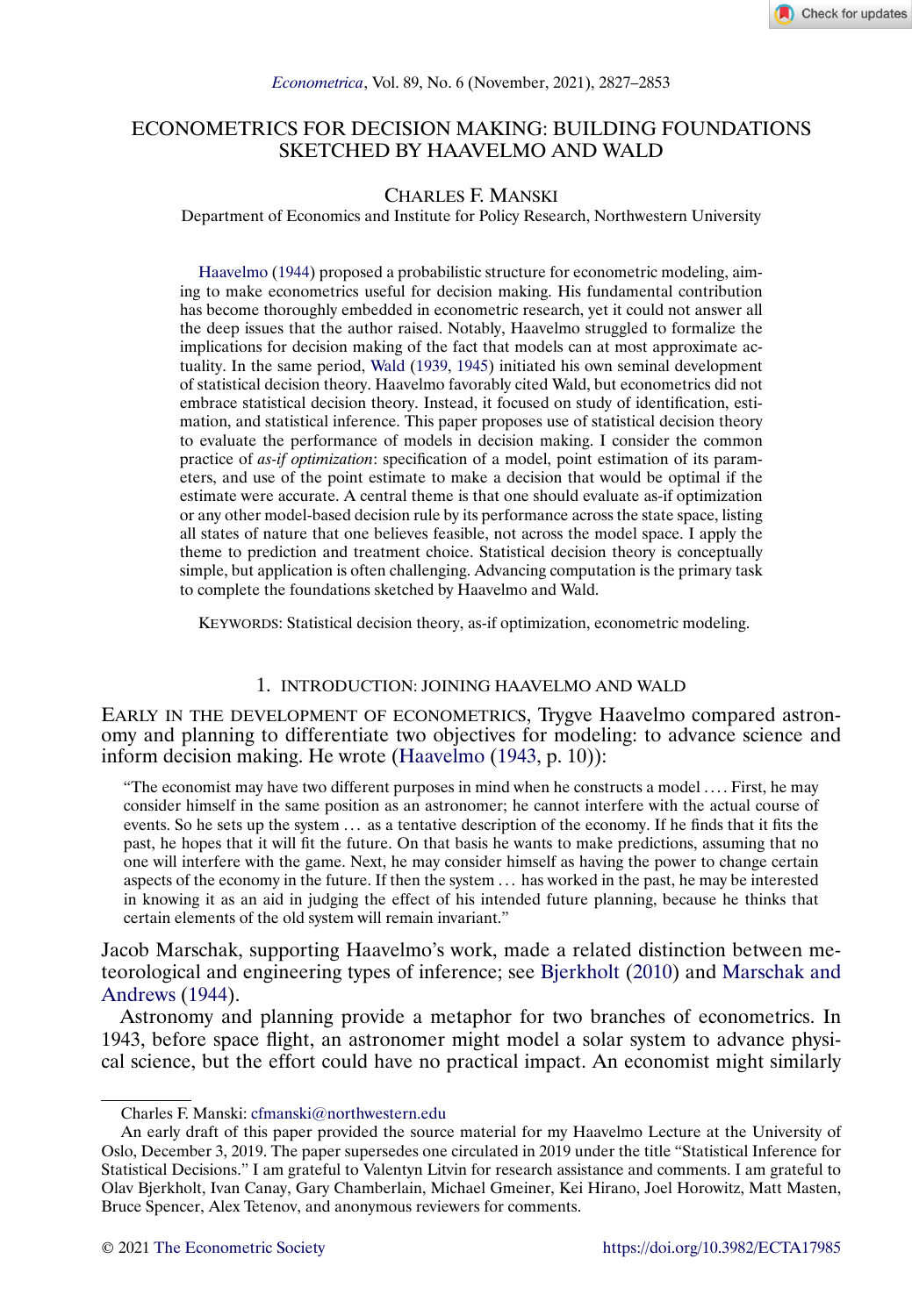<span id="page-1-0"></span>model an economy to advance social science. An economist might also model to inform society about the consequences of decisions that would change the economy.

Haavelmo's doctoral thesis proposed a probabilistic structure for econometrics that aimed to make it useful for public decision making. To conclude, he wrote [\(Haavelmo](#page-25-0)  $(1944, p. 114 - 115)$  $(1944, p. 114 - 115)$ :

"In other quantitative sciences the discovery of "laws," even in highly specialized fields, has moved from the private study into huge scientific laboratories where scores of experts are engaged, not only in carrying out actual measurements, but also in working out, with painstaking precision, the formulae to be tested and the plans for crucial experiments to be made. Should we expect less in economic research, if its results are to be the basis for economic policy upon which might depend billions of dollars of national income and the general economic welfare of millions of people?"

His thesis made fundamental contributions, but it could not answer all the issues that it raised. Haavelmo struggled to formalize the implications for decision making of the fact that models only approximate actuality. He called attention to this in his chapters on "Abstract Models and Reality" and "The Degree of Permanence of Economic Laws," but he did not resolve the matter.

Haavelmo wrote a chapter on "The Testing of Hypotheses," expositing [Neyman and](#page-26-0) [Pearson](#page-26-0) [\(1928,](#page-26-0) [1933\)](#page-26-0) and considering its use to evaluate the consistency of models with observed data. Testing models became widespread, both as a topic in econometric theory and as a practice in empirical research. However, Neyman–Pearson testing does not provide satisfactory guidance for decision making. See Section [2.3](#page-5-0) below.

While Haavelmo was writing his thesis, Abraham Wald was initiating his own seminal development of statistical decision theory in [Wald](#page-26-0) [\(1939,](#page-26-0) [1945\)](#page-26-0) and elsewhere, culminating in his treatise [Wald](#page-26-0) [\(1950\)](#page-26-0). Wald's work implicitly provides a framework for evaluating the use of models in decision making. I say "implicitly" because, writing abstractly, Wald did not explicitly examine decision making with models. Yet it is straightforward to use statistical decision theory this way. Explaining this motivates the present paper.

I find it intriguing to join the contributions of Haavelmo and Wald because they interacted personally during the wartime period when both were developing their ideas. Wald came to the United States in 1938 as a refugee from Austria. Haavelmo arrived in 1939 for what was intended to be a short visit, but which lasted many years when he could not return to occupied Norway; see [Bjerkholt](#page-24-0) [\(2007,](#page-24-0) [2015\)](#page-24-0).

Haavelmo's appreciation of Wald is clear. In the preface of [Haavelmo](#page-25-0) [\(1944\)](#page-25-0), he wrote (p. v): "My most sincere thanks are due to Professor Abraham Wald of Columbia University for numerous suggestions and for help on many points in preparing the manuscript. Upon his unique knowledge of modern statistical theory and mathematics in general I have drawn very heavily." The thesis cites several of Wald's papers. Most relevant is the final chapter on "Problems of Prediction," where Haavelmo suggested application of the framework in [Wald](#page-26-0) [\(1939\)](#page-26-0) to choose a predictor of a random outcome. I discuss this in Section [4.1](#page-10-0) below.

Despite Haavelmo's favorable citations of Wald, econometrics did not embrace statistical decision theory. Instead, it focused on identification, estimation, and statistical inference. No contribution in Cowles Monograph 10 [\(Koopmans](#page-25-0) [\(1950\)](#page-25-0)) mentions statistical decision theory. Only one does so briefly in Cowles Monograph 14 [\(Hood and Koopmans](#page-25-0) [\(1953\)](#page-25-0)). This appears in a chapter by [Koopmans and Hood](#page-25-0) [\(1953\)](#page-25-0), who referred to estimates of structural parameters as "raw materials, to be processed further into solutions of a wide variety of prediction problems." See Section [4.1](#page-10-0) for further discussion.

Modern econometricians continue to view parameter estimates as "raw materials" that may be used to solve decision problems. A widespread practice has been *as-if* optimization: specification of a model, point estimation of its parameters, and use of the point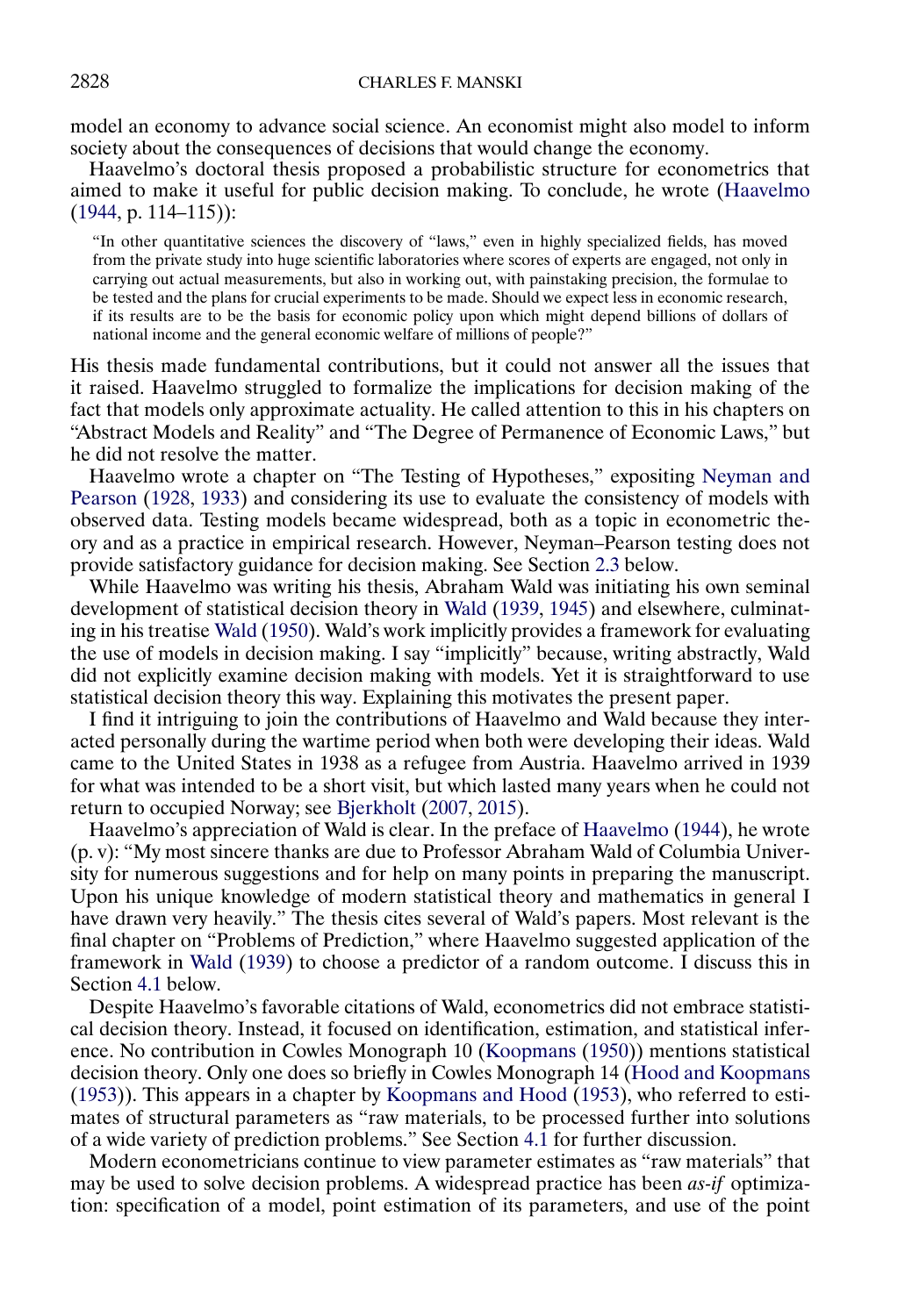<span id="page-2-0"></span>estimate to make a decision that would be optimal if the estimate were accurate. As-if optimization, also called *plug-in* or *two-step* decision making, has heuristic appeal when a model is known to be correct but less so when the model may be incorrect.

A huge hole in econometric theory has been the absence of a broadly applicable means to evaluate as-if optimization, and other uses of econometric models, in decision making. I propose use of statistical decision theory as a framework for evaluating model performance.

Section 2 reviews basic statistical decision theory. Section [3](#page-7-0) shows how it may be used to evaluate decision making with models. One specifies a model space, which aims to approximate the state space. A model-based decision uses the model space as if it were the state space. I consider the use of models to perform as-if optimization. The theme is that one should evaluate as-if optimization, and other model-based decision rules, by their performance across the state space, not the model space.

Sections [4](#page-10-0) and [5](#page-15-0) consider two decision problems central to econometrics, prediction and treatment choice. Both have drawn attention from the conditional Bayes perspective, but not so much using the Wald framework. A small body of work has evaluated the maximum regret of decision criteria. I present new computational findings on prediction and new analytical and computational findings on treatment choice.

This paper adds to the argument beginning with [Manski](#page-25-0) [\(2000\)](#page-25-0) for application of Wald's statistical decision theory to econometrics. A group of econometricians have worked towards this objective. The main focus has been treatment choice with data from randomized trials, with contributions by [Manski](#page-25-0) [\(2004,](#page-25-0) [2005,](#page-25-0) [2019\)](#page-26-0), [Hirano and Porter](#page-25-0) [\(2009,](#page-25-0) [2020\)](#page-25-0), [Stoye](#page-26-0) [\(2009,](#page-26-0) [2012\)](#page-26-0), [Manski and Tetenov](#page-26-0) [\(2016,](#page-26-0) [2019,](#page-26-0) [2021\)](#page-26-0), [Kitagawa and Tetenov](#page-25-0) [\(2018\)](#page-25-0), and [Mbakop and Tabord-Meehan](#page-26-0) [\(2021\)](#page-26-0). [Manski](#page-25-0) [\(2007\)](#page-25-0) and [Athey and Wager](#page-24-0) [\(2021\)](#page-24-0) have studied treatment choice with observational data. [Chamberlain](#page-24-0) [\(2000a,](#page-24-0) [2007\)](#page-24-0) and [Chamberlain and Moreira](#page-24-0) [\(2009\)](#page-24-0) have used statistical decision theory to study estimation of some linear econometric models. [Dominitz and Manski](#page-25-0) [\(2017,](#page-25-0) [2021\)](#page-25-0) have studied prediction with missing data.

Before we begin, I think it important to emphasize that Wald's statistical decision theory is prescriptive rather than descriptive. Prescriptive decision analysis seeks to develop reasonable, even if not optimal, ways to make decisions under uncertainty. Descriptive analysis seeks to understand and predict how actual decision makers behave. See [Bell,](#page-24-0) [Raiffa, and Tversky](#page-24-0) [\(1988\)](#page-24-0) for discussion of this distinction.

This paper does not perform descriptive analysis of behavior. Yet I have in mind that the objective of prescriptive decision theory is to give actual decision makers practical tools to improve their choices. In this sense, prescriptive and descriptive decision analysis are related to one another. I believe that statistical decision theory can potentially do much to improve actual decisions under uncertainty. I have previously argued that it should supplant the prevalent use of hypothesis testing to evaluate the findings of clinical trials in medicine [\(Manski](#page-26-0) [\(2019\)](#page-26-0), [Manski and Tetenov](#page-26-0) [\(2016,](#page-26-0) [2019,](#page-26-0) [2021\)](#page-26-0)). Here, I argue that it can improve how econometric models are used to inform decisions.

### 2. BASIC ELEMENTS OF STATISTICAL DECISION THEORY

Wald began with the standard problem of a planner who must choose an action yielding welfare that depends on an unknown state of nature. The planner specifies a state space listing the states considered possible. He chooses without knowing the true state. Wald added to this standard problem by supposing that the planner observes sample data that may be informative about the true state. He studied choice of a *statistical decision function* (*SDF*), which maps each potential data realization into a feasible action.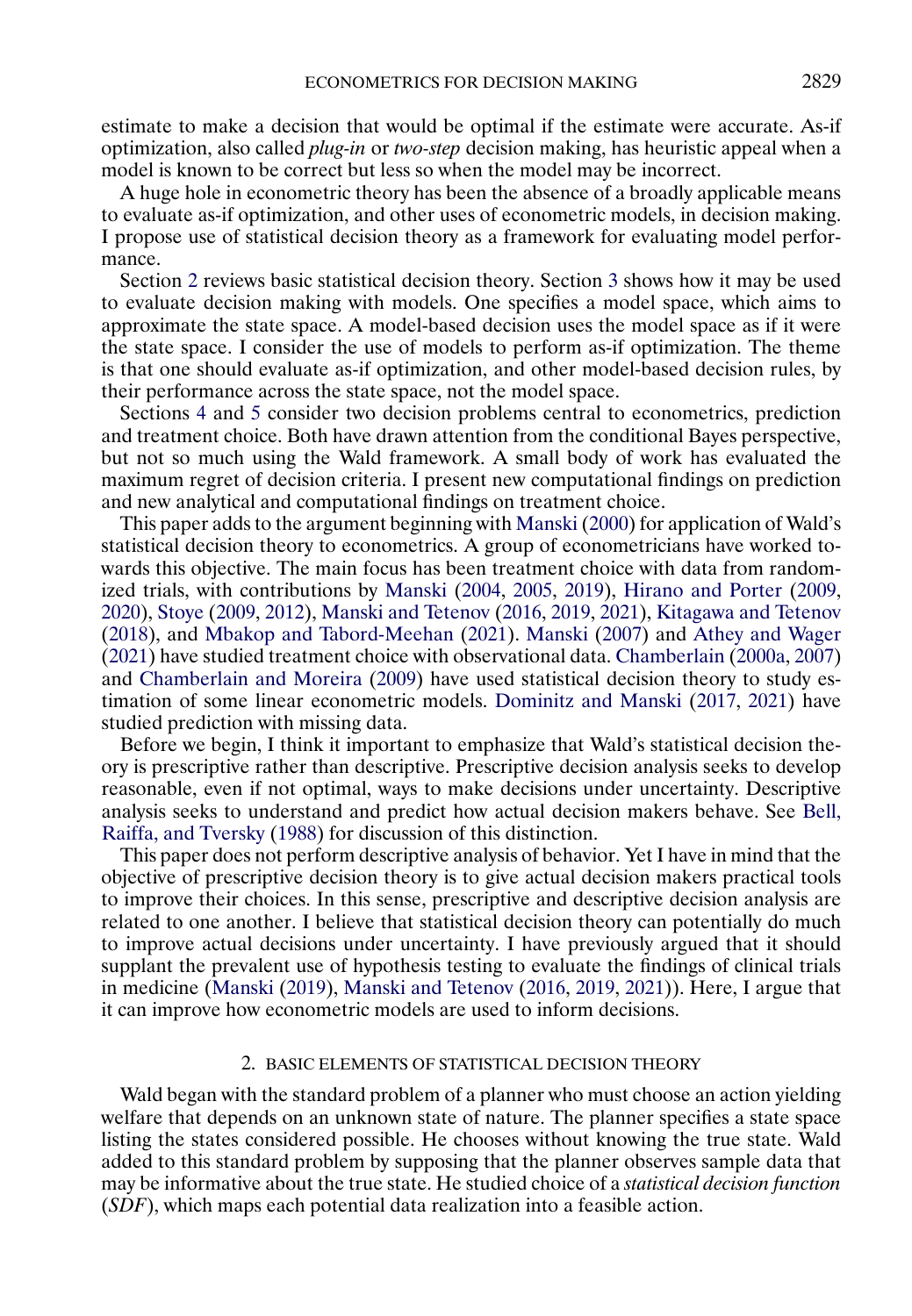# <span id="page-3-0"></span>2830 CHARLES F. MANSKI

#### 2.1. *Decisions Without Sample Data*

First consider decisions with no sample data. A planner faces a predetermined choice set C and believes that the true state of nature  $s<sup>*</sup>$  lies in state space S. Objective function  $w(\cdot, \cdot): C \times S \to R^1$  maps actions and states into welfare. The planner ideally would maximize  $w(\cdot, s^*)$  over C, but he does not know  $s^*$ .

While the state space is subjective, informative data may affect its structure by eliminating some states as possibilities. This idea is central to analysis of identification. Haavelmo considered the state space to be a set of probability distributions that may possibly describe the system under study. The [Koopmans](#page-25-0) [\(1949\)](#page-25-0) formalization of identification contemplated unlimited data collection that enables one to shrink the state space, eliminating distributions that are inconsistent with the information revealed by observation.

It is generally accepted that choice should respect dominance. Action  $c \in C$  is weakly dominated if there exists a  $d \in C$  such that  $w(d, s) \geq w(c, s)$  for all  $s \in S$  and  $w(d, s)$  $w(c, s)$  for some  $s \in S$ . To choose among undominated actions, decision theorists have proposed various ways of using  $w(\cdot, \cdot)$  to form functions of actions alone, which can be optimized. In principle, one should only consider undominated actions, but it often is difficult to determine which actions are undominated. Hence, in practice it is common to optimize over the full set of feasible actions. I define decision criteria accordingly. I use max and min notation, without concern for the subtleties that sometimes make it necessary to use sup and inf operations.

One idea is to place a subjective probability distribution  $\pi$  on the state space, average state-dependent welfare with respect to  $\pi$ , and maximize subjective average welfare  $\int w(c, s) d\pi$  over C. The criterion solves

$$
\max_{c \in C} \int w(c, s) d\pi. \tag{1}
$$

Another idea seeks an action that, in some sense, works uniformly well over all of S. This yields the maximin and minimax-regret (MMR) criteria.

The maximin criterion maximizes the minimum welfare attainable across  $S$ , solving the problem

$$
\max_{c \in C} \min_{s \in S} w(c, s). \tag{2}
$$

The MMR criterion solves

$$
\min_{c \in C} \max_{s \in S} \left[ \max_{d \in C} w(d, s) - w(c, s) \right]. \tag{3}
$$

Here,  $\max_{d \in C} w(d, s) - w(c, s)$  is the *regret* of action c in state s. The true state being unknown, one evaluates  $c$  by its maximum regret over all states and selects an action that minimizes maximum regret. The maximum regret of an action measures its maximum distance from optimality across states.<sup>1</sup>

<sup>&</sup>lt;sup>1</sup>In this paper, I confine attention to polar cases in which a planner asserts a complete subjective distribution on the state space, or none. A planner might assert a partial subjective distribution, placing lower and upper probabilities on states as in [Dempster](#page-25-0) [\(1968\)](#page-25-0) or [Walley](#page-26-0) [\(1991\)](#page-26-0), and then maximize minimum subjective average welfare or minimize maximum average regret. These criteria combine elements of averaging across states and concern with uniform performance across states. Statistical decision theorists refer to them as  $\Gamma$ -maximin and  $\Gamma$ -minimax regret [\(Berger](#page-24-0) [\(1985\)](#page-24-0)). The former has drawn attention from axiomatic decision theorists, who call it maxmin expected utility [\(Gilboa and Schmeidler](#page-25-0) [\(1989\)](#page-25-0)). See [Chamberlain](#page-24-0) [\(2000b\)](#page-24-0) for an application in econometrics.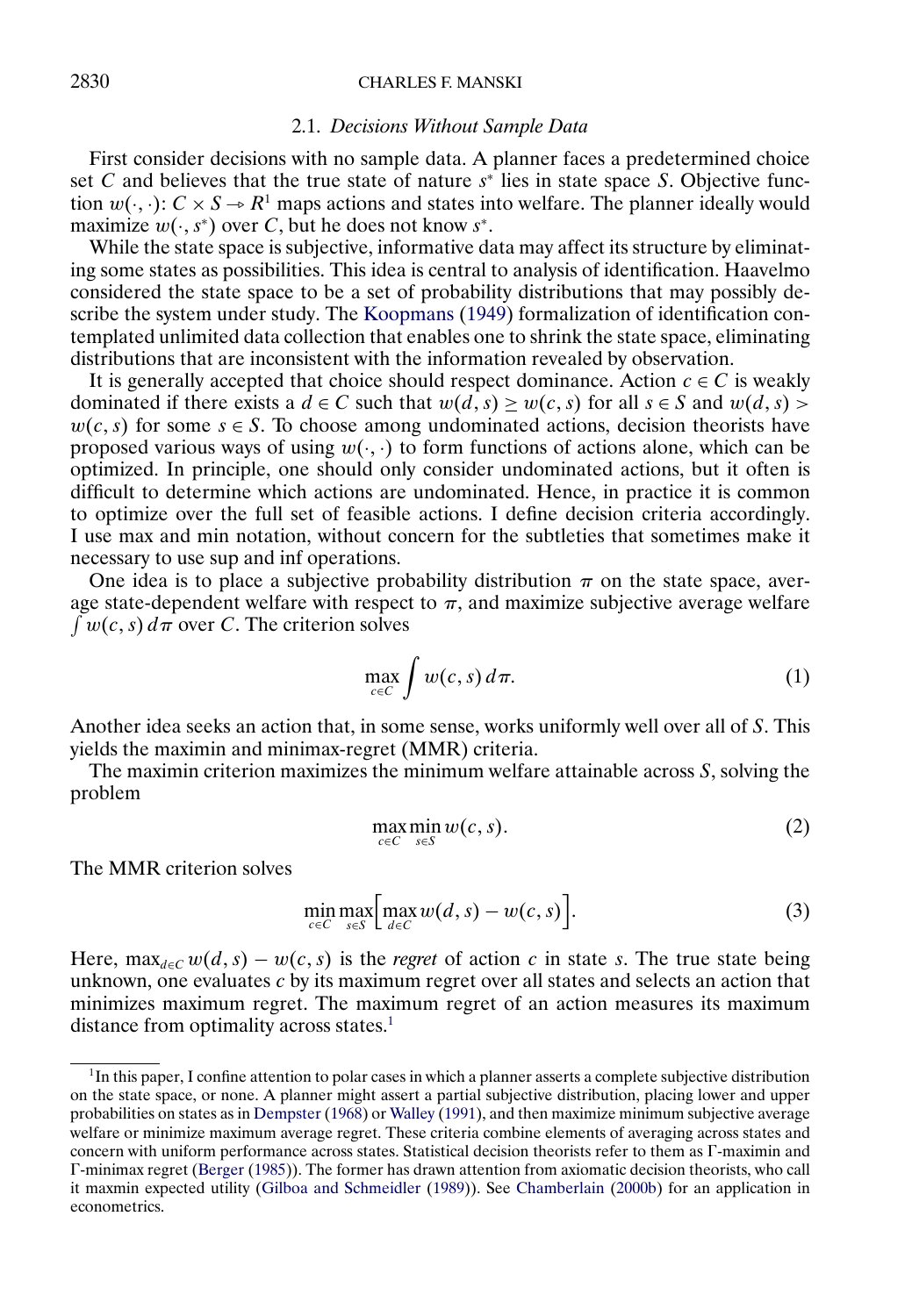#### 2.2. *Statistical Decision Problems*

<span id="page-4-0"></span>Statistical decision problems add to the above structure by supposing that the planner observes data generated by some sampling distribution. Sample data may be informative but, unlike the unlimited data contemplated in identification analysis, they do not enable one to shrink the state space.

Knowledge of the sampling distribution is generally incomplete. To express this, one extends state space S to list the feasible sampling distributions, denoted  $(Q_s, s \in S)$ . Let  $\Psi_s$  denote the sample space in state s;  $\Psi_s$  is the set of samples that may be drawn under distribution  $Q_s$ . The literature typically assumes that the sample space does not vary with s and is known. I assume this and denote the sample space as  $\Psi$ . Then a statistical decision function,  $c(\cdot): \Psi \to C$ , maps the sample data into a chosen action.

Wald's concept of a statistical decision function embraces all mappings [data  $\rightarrow$  action]. An SDF need not perform inference; that is, it need not use data to draw conclusions about the true state of nature. The prominent decision criteria that have been studied maximin, minimax-regret, and maximization of subjective average welfare—do not refer to inference. The general absence of inference in statistical decision theory is striking and has been noticed; see [Neyman](#page-26-0) [\(1962\)](#page-26-0) and [Blyth](#page-24-0) [\(1970\)](#page-24-0).

Although SDFs need not perform inference, some do. These have the form  $\lceil \text{data} \rightarrow \text{in} \rceil$ ference  $\rightarrow$  action], first performing inference as discussed by [Koopmans and Hood](#page-25-0) [\(1953\)](#page-25-0) and then using the inference to make a decision. There seems to be no accepted term for such SDFs, so I call them *inference-based*.

SDF  $c(\cdot)$  is a deterministic function after realization of the sample data, but it is a random function ex ante. Hence, the welfare achieved by  $c(.)$  is a random variable ex ante. Wald's theory evaluates the performance of  $c(\cdot)$  in state s by  $Q_s\{w[c(\psi), s]\}$ , the ex ante distribution of welfare that it yields across realizations  $\psi$  of the sampling process. Thus, Wald's theory is frequentist.

It remains to ask how planners might compare the welfare distributions yielded by different SDFs. Planners want to maximize welfare, so it seems self-evident that they should prefer SDF  $d()$  to  $c()$  in state s if  $Q_s\{w[d(\psi), s]\}$  stochastically dominates  $Q_s\{w[c(\psi), s]\}\$ . It is less obvious how they should compare SDFs whose welfare distributions do not stochastically dominate one another.

Wald proposed measurement of the performance of  $c(\cdot)$  in state s by its expected welfare across samples; that is,  $E_s\{w[c(\psi), s]\}\equiv \int w[c(\psi), s] dQ_s$ . An alternative that has drawn only slight attention measures performance by quantile welfare [\(Manski and](#page-26-0) [Tetenov](#page-26-0) [\(2014\)](#page-26-0)). Writing in a context where one wants to minimize loss rather than maximize welfare, Wald used the term *risk* to denote the mean performance of an SDF across samples.

Not knowing the true state, a planner evaluates  $c(\cdot)$  by the expected welfare vector  $(E_s\{w[c(\psi), s]\}, s \in S)$ . Using the term *inadmissible* to denote weak dominance when evaluating performance by risk, Wald recommended elimination of inadmissible SDFs from consideration. As in decisions without sample data, there is no clearly best way to choose among admissible SDFs. Statistical decision theory has mainly studied the same criteria as has decision theory without sample data. Let  $\Gamma$  be a specified set of SDFs, each mapping  $\Psi \rightarrow C$ . The statistical versions of criteria [\(1\)](#page-3-0), [\(2\)](#page-3-0), and [\(3\)](#page-3-0) are

$$
\max_{c(\cdot)\in\Gamma}\int E_s\big\{w\big[c(\psi),s\big]\big\}\,d\pi,\tag{4}
$$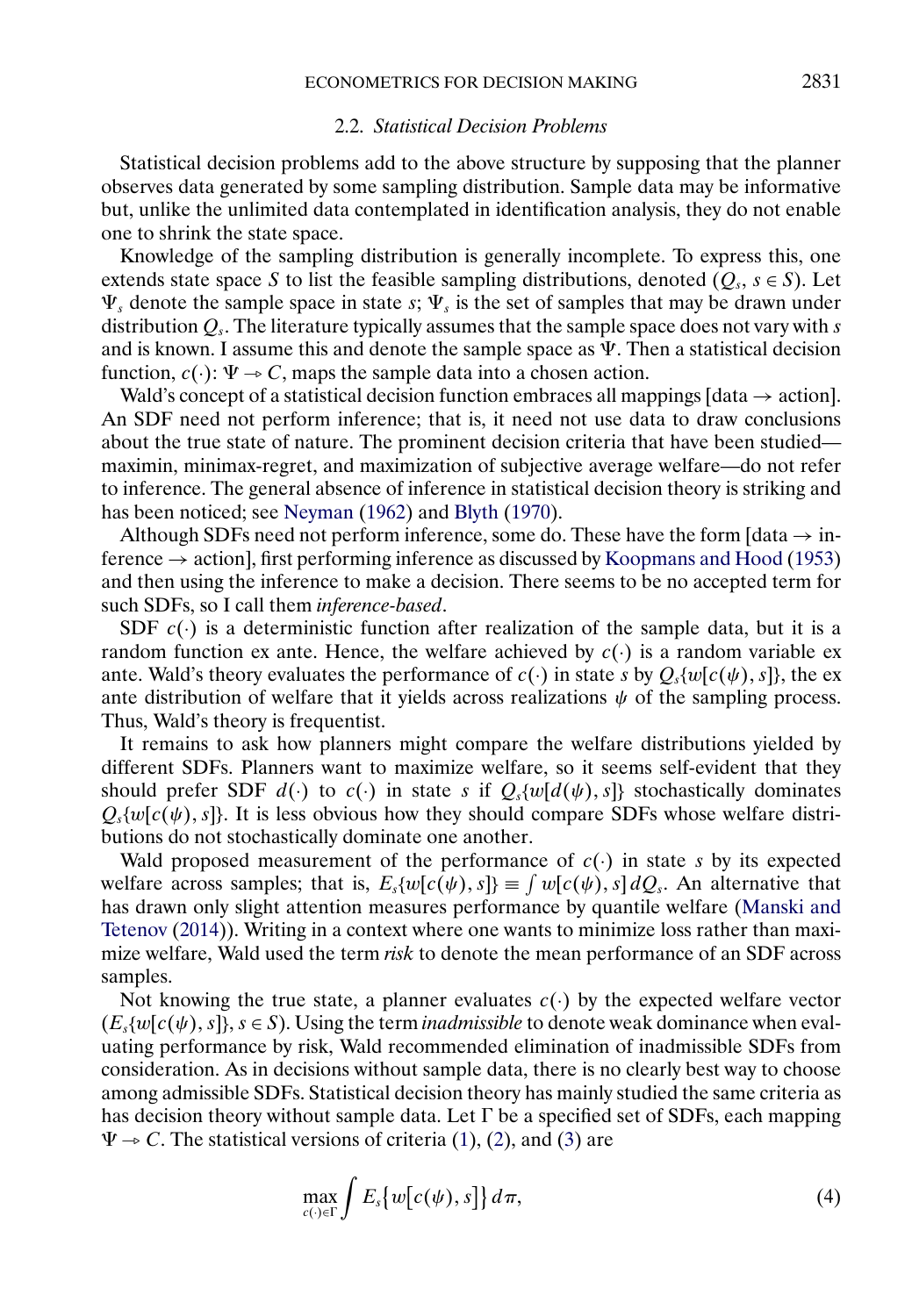$$
\max_{c(\cdot)\in\Gamma}\min_{s\in S}E_s\big\{w\big[c(\psi),s\big]\big\},\tag{5}
$$

$$
\min_{c(\cdot)\in\Gamma}\max_{s\in S}\Big(\max_{d\in C}w(d,s)-E_s\big\{w\big[c(\psi),s\big]\big\}\Big). \hspace{1.5cm} (6)
$$

<span id="page-5-0"></span>An [Appendix](#page-21-0) discusses these criteria further.

#### 2.3. *Binary Choice Problems*

SDFs for binary choice problems are simple and interesting. They can always be viewed as hypothesis tests. Yet the Wald perspective on testing differs considerably from that of Neyman–Pearson.

Let choice set  $C = \{a, b\}$ . An SDF  $c(\cdot)$  partitions  $\Psi$  into two regions that separate the data yielding choice of each action. These are  $\Psi_{c(\cdot)a} \equiv [\psi \in \Psi : c(\psi) = a]$  and  $\Psi_{c(\cdot)b} \equiv [\psi \in \Psi : c(\psi)]$  $\Psi$ :  $c(\psi) = b$ ]. A test motivated by the choice problem partitions S into two regions, say  $S_a$  and  $S_b$ , that separate the states in which actions a and b are uniquely optimal. Thus,  $S_a$ contains the states  $[s \in S : w(a, s) > w(b, s)]$  and  $S_b$  contains  $[s \in S : w(b, s) > w(a, s)]$ . The choice problem does not provide a rationale to allocate states where the actions yield equal welfare. The standard practice is to give one action, say  $a$ , a privileged status and place all states yielding equal welfare in  $S_a$ . Then  $S_a \equiv [s \in S : w(a, s) \geq w(b, s)]$  and  $S_b \equiv [s \in S : w(b, s) > w(a, s)].$ 

In the language of testing, SDF  $c(\cdot)$  performs a test with acceptance regions  $\Psi_{c(\cdot)a}$  and  $\Psi_{c(\cdot)b}$ . When  $\psi \in \Psi_{c(\cdot)a}$ ,  $c(\cdot)$  accepts hypothesis  $\{s \in S_a\}$  by setting  $c(\psi) = a$ . When  $\psi \in \Psi$  $\Psi_{c(1)b}$ ,  $c(\cdot)$  accepts  $\{s \in S_b\}$  by setting  $c(\psi) = b$ . I say "accepts" rather than the traditional "does not reject" because choice is an affirmative action.

## 2.3.1. *Neyman–Pearson Testing*

Although all SDFs for binary choice are interpretable as tests, Neyman–Pearson testing and statistical decision theory evaluate tests differently. [Neyman and Pearson](#page-26-0) [\(1928,](#page-26-0) [1933\)](#page-26-0) tests view states { $s \in S_a$ } and { $s \in S_b$ } asymmetrically, calling the former the null hypothesis and the latter the alternative. The sampling probability of rejecting the null when it is correct is the probability of a Type I error. A longstanding convention has been to restrict attention to tests in which the probability of a Type I error is no larger than a predetermined value  $\alpha$ , usually 0.05, for all  $s \in S_a$ . Thus, one restricts attentions to SDFs  $c(\cdot)$  for which  $Q_s[c(\psi) = b] \leq \alpha$  for all  $s \in S_a$ .

Among such tests, it is desirable to use ones that have small probability of rejecting the alternative hypothesis when it is correct, the probability of a Type II error. However, it generally is not possible to attain small probability of a Type II error for all  $s \in S_b$ . Letting S be a metric space, the probability of Type II error typically approaches  $1 - \alpha$  as  $s \in S_b$ nears the boundary of  $S_a$ . The practice has been to restrict attention to states in  $S_b$  that lie at least a specified distance from  $S_a$ . Let  $\rho$  be the metric on S. Let  $\rho_a > 0$  be the specified minimum distance from  $S_a$ . Neyman–Pearson testing seeks small values for the maximum value of  $Q_s[c(\psi) = a]$  over  $s \in S_b$  s. t.  $\rho(s, S_a) \ge \rho_a$ .

#### 2.3.2. *Expected Welfare of Tests*

Decision theory does not restrict attention to tests that yield a predetermined upper bound on the probability of a Type I error. Nor does it aim to minimize the maximum value of the probability of a Type II error when more than a specified minimum distance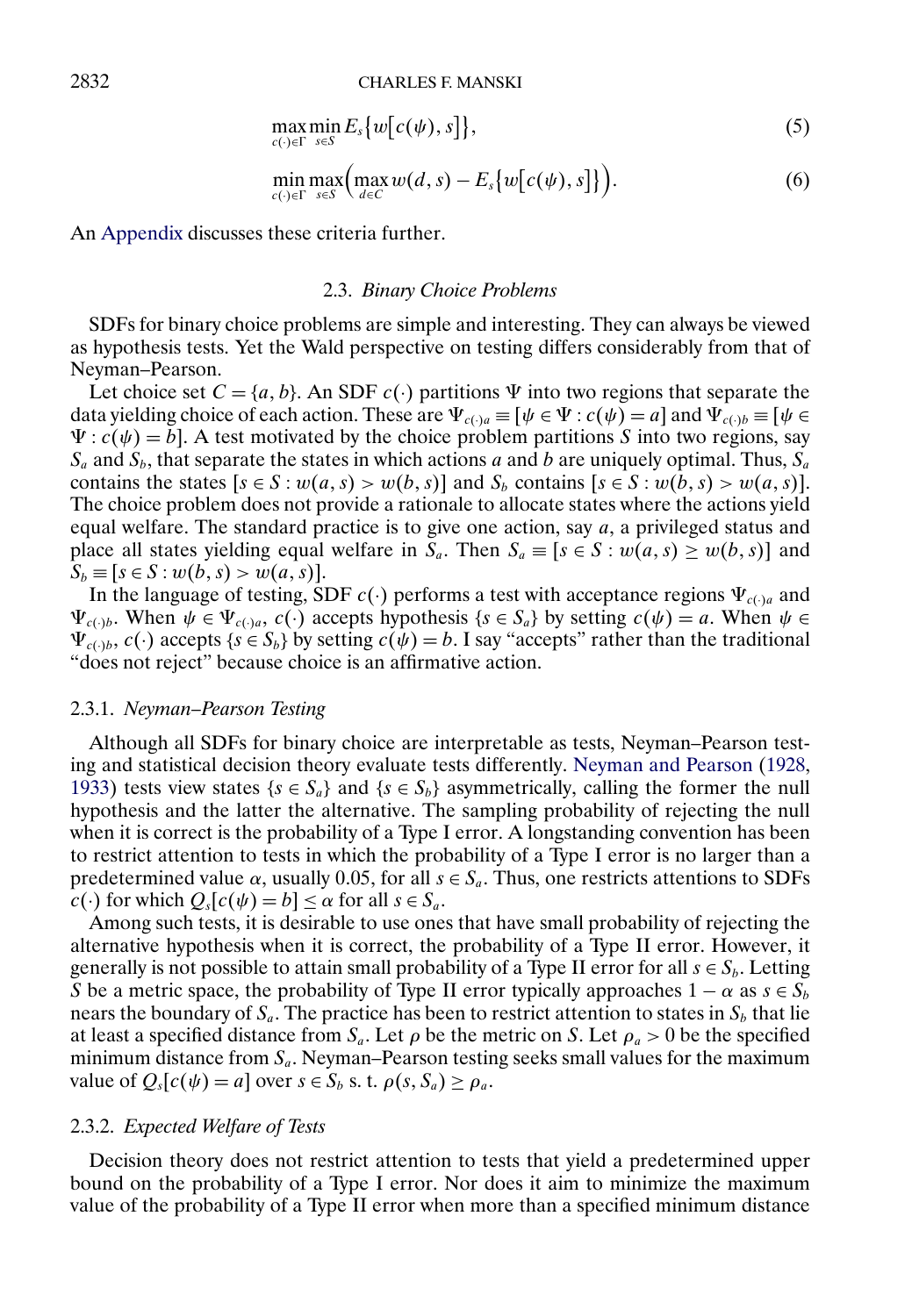<span id="page-6-0"></span>from the null hypothesis. Wald proposed for binary choice, as elsewhere, evaluation of the performance of SDF  $c(\cdot)$  in state s by the expected welfare that it yields across realizations of the sampling process. He first addressed testing this way in [Wald](#page-26-0) [\(1939\)](#page-26-0).

The welfare distribution in state  $s$  in a binary choice problem is Bernoulli, with mass points  $\max[w(a, s), w(b, s)]$  and  $\min[w(a, s), w(b, s)]$ . These coincide if  $w(a, s)$  =  $w(b, s)$ . When  $w(a, s) \neq w(b, s)$ , let  $R_{c(s)}$  denote the probability that  $c(\cdot)$  yields an error, choosing the inferior action over the superior one. That is,

$$
R_{c(\cdot)s} = Q_s[c(\psi) = b] \quad \text{if } w(a, s) > w(b, s),
$$
  
=  $Q_s[c(\psi) = a] \quad \text{if } w(b, s) > w(a, s).$  (7)

These are the probabilities of Type I and Type II errors.

The probabilities that welfare equals  $\max[w(a, s), w(b, s)]$  and  $\min[w(a, s), w(b, s)]$ are  $1 - R_{c(\cdot)s}$  and  $R_{c(\cdot)s}$ . Hence, expected welfare in state s is

$$
E_s\{w[c(\psi), s]\} = R_{c(\cdot)s}\{\min[w(a, s), w(b, s)]\}
$$
  
+ [1 - R\_{c(\cdot)s}]\{max[w(a, s), w(b, s)]\}  
= max[w(a, s), w(b, s)] - R\_{c(\cdot)s} \cdot |w(a, s) - w(b, s)|. (8)

 $R_{c(\cdot)s} \cdot |w(a, s) - w(b, s)|$  is the regret of  $c(\cdot)$  in state s. Thus, regret is the product of the error probability and the magnitude of the welfare loss when an error occurs.

Evaluation of tests by expected welfare constitutes a fundamental difference between the perspectives of Wald and Neyman–Pearson. Planners should care about more than the probabilities of test errors. They should care as well about the losses to welfare that arise when errors occur. A given error probability should be less acceptable when the welfare difference between actions is larger.

Computation of regret in a specified state is usually tractable. The welfare magnitudes  $w(a, s)$  and  $w(b, s)$  are usually easy to compute. The error probability  $R_{c(\cdot) s}$  may not have an explicit form, but it can be approximated by Monte Carlo integration. One draws repeated values of  $\psi$  from distribution  $Q_s$ , computes the fraction of cases in which the resulting  $c(\psi)$  selects the inferior action, and uses this to estimate  $R_{c(\cdot)}$ .

Whereas computation of regret in one state is tractable, finding maximum regret across all states may be burdensome. The state space commonly is uncountable in applications. A pragmatic process is to discretize S, computing regret on a finite subset of states that reasonably approximate the full state space.

# 2.3.3. *Maximum Regret of Medical Decisions Using Neyman–Pearson Tests and the Empirical Success Rule*

Medical decision making illustrates the difference between Neyman–Pearson testing and statistical decision theory. A core objective of trials comparing medical treatments is to inform treatment choice. Often the objective is to compare an existing treatment, called *standard care*, with an innovation. The prevailing statistical practice has been to conclude that the innovation is better than standard care only if a Neyman–Pearson test rejects the null hypothesis that the innovation is no better than standard care. [Manski and Tetenov](#page-26-0) [\(2016,](#page-26-0) [2019,](#page-26-0) [2021\)](#page-26-0) compared the maximum regret of treatment choice using common Neyman–Pearson tests with decisions using the *empirical success* rule, which chooses a treatment maximizing the average sample outcome in the trial. The simplest context is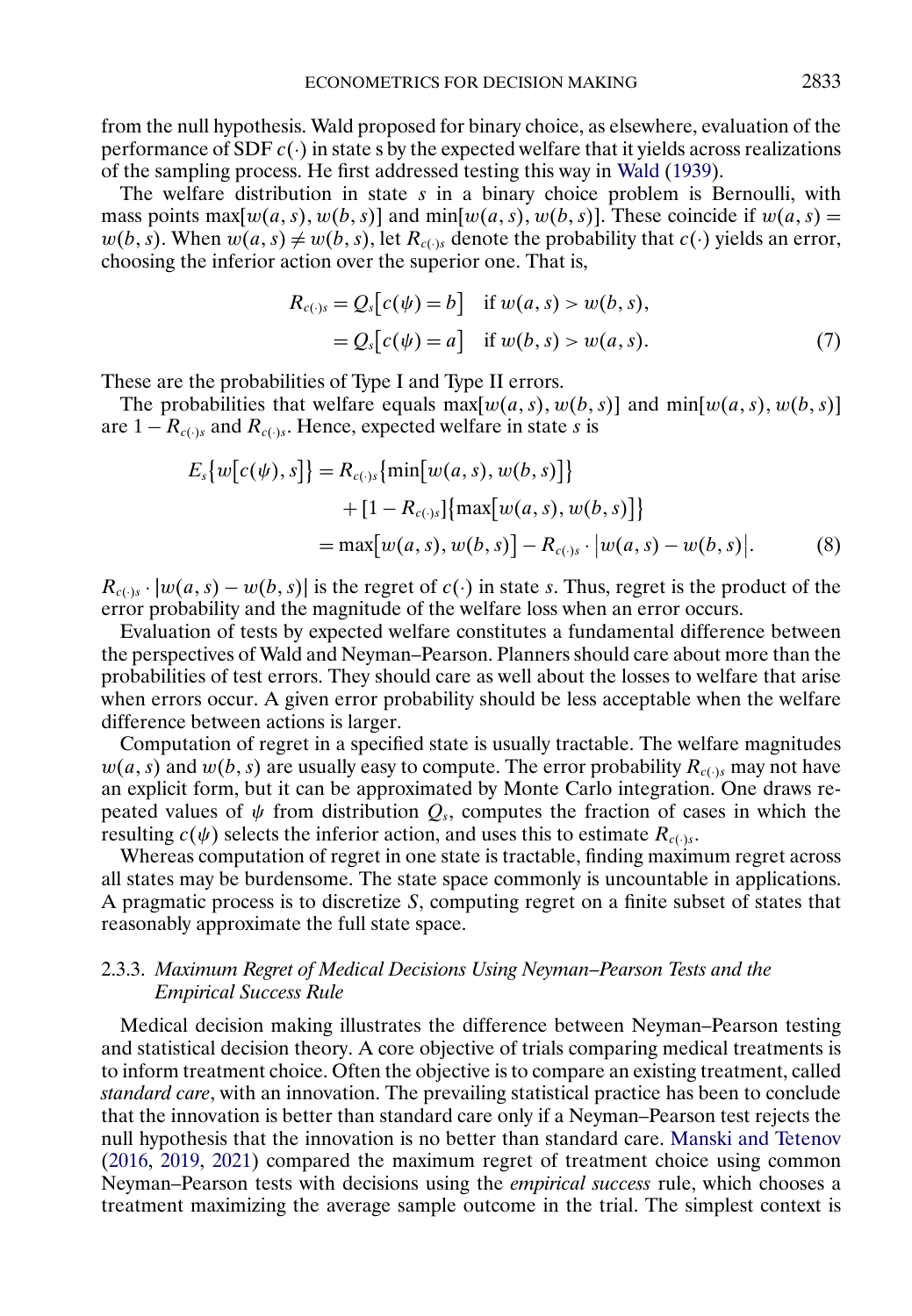<span id="page-7-0"></span>choice between two treatments,  $t = a$  and  $t = b$ , when the outcome is binary,  $y(t) = 1$ denoting success and  $y(t) = 0$  failure. State s indexes a possible value for the pair of outcome probabilities,  $\{P_s[y(a) = 1], P_s[y(b) = 1]\}$ . The welfare yielded by treatment t in state s is  $w(t, s) = P_s[y(t) = 1]$ . The regret of SDF  $c(\cdot)$  is  $R_{c(\cdot)s} \cdot |P_s[y(a) = 1] - P_s[y(b) =$ 1]|.

We suppose that the planner has no a priori knowledge of the outcome probabilities. Hence, the state space is  $[0, 1]^2$ . We approximate maximum regret by computing regret over a grid of states, discretizing the state space. Examining a wide range of sample sizes and designs, we find that the empirical success rule yields results that are always much closer to optimal than those generated by common tests.

## 3. DECISION MAKING WITH MODELS

## 3.1. *Basic Ideas*

I stated at the outset that decision theory begins with a planner who specifies a state space. This space should include all states that the planner believes feasible and no others. The state space may be a large set that is difficult to contemplate in its entirety. Hence, it is common to make decisions using a model.

The word "model" connotes a simplification or approximation of reality. Formally, a model m replaces S with a model space  $S_m$ . A planner acts as if the model space is the state space. The planner might solve problem [\(4\)](#page-4-0), [\(5\)](#page-5-0), or [\(6\)](#page-5-0) with  $S_m$  replacing S. Section [3.2](#page-9-0) discusses another approach, as-if optimization.

The states in a model space may or may not be elements of the state space. George Box famously wrote [Box](#page-24-0) [\(1979\)](#page-24-0): "All models are wrong, but some are useful." The phrase "all models are wrong" indicates that Box was thinking of models that approximate reality in a way that one believes cannot be correct; then  $S_m \cap S = \emptyset$ . On the other hand, researchers often use models that they believe could be correct but are not necessarily so; then  $S_m \subset S$ . Economists have long used models of the second type.

A common practice when using models to predict outcomes is to compare predictions with observed realizations, judging the usefulness of models by the accuracy of the predictions (e.g., [Diebold](#page-25-0) [\(2015\)](#page-25-0), [Patton](#page-26-0) [\(2020\)](#page-26-0)). Measurement of accuracy requires selection of a loss function, typically square or absolute loss. This connects empirical practice with decision theory. However, model evaluation is performed ex post, with respect to observed outcomes, rather than ex ante as in statistical decision theory. This makes the practice fundamentally different.

A common practice in econometric theory poses an estimator that consistently estimates a well-defined estimand when a specified model is correct and characterizes the estimand to which the estimate converges when the model is incorrect in some sense. For example, [Goldberger](#page-25-0) [\(1968\)](#page-25-0) observed that the least squares estimate of a linear regression model converges to the *best linear predictor* of y given x if  $E(y|x)$  is not a linear function of  $x$ . [White](#page-26-0) [\(1982\)](#page-26-0) observed that the maximum likelihood estimate of a model converges to the parameter that minimizes Kullback–Leibler information if the model is incorrect. [Imbens and Angrist](#page-25-0) [\(1994\)](#page-25-0) showed that an instrumental-variables estimate of a model of linear homogeneous treatment response converges to a *local-average treatment effect* if this model is incorrect, but a certain monotonicity assumption holds. Historically, research of this type has not been connected to statistical decision theory.

A persistent concern of econometric theory has been to determine when models have implications that may potentially be inconsistent with observable data. These models are called testable, refutable, or over-identified. Working in the Neyman–Pearson paradigm,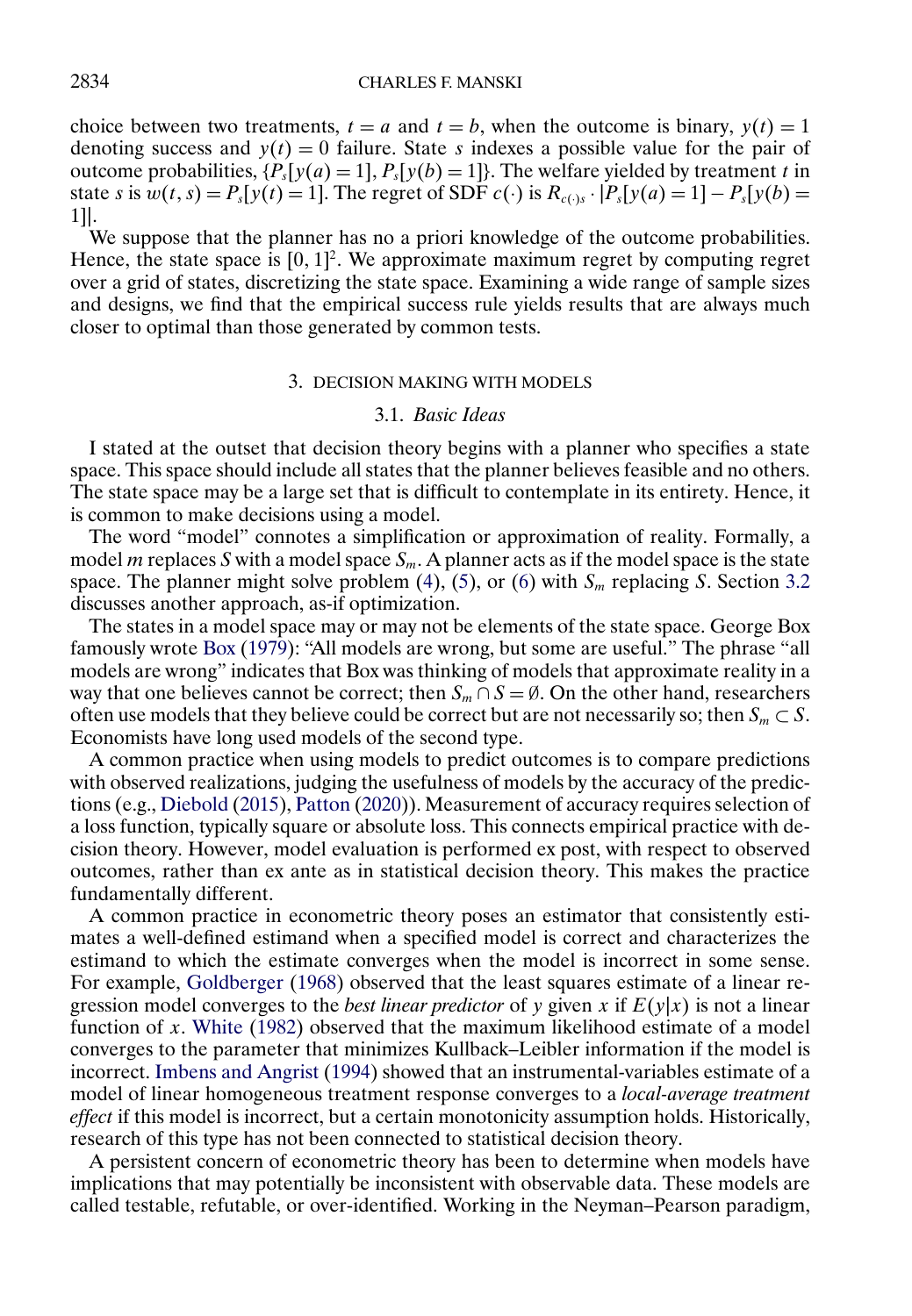<span id="page-8-0"></span>econometricians have developed *specification tests*, which take the null hypothesis to be that the model is correct and the alternative to be that it is incorrect (e.g., [Hausman](#page-25-0) [\(1978\)](#page-25-0), [White](#page-26-0) [\(1982\)](#page-26-0)). Formally, the null is  $\{s^* \in S_m\}$  and the alternative is  $\{s^* \notin S_m\}$ . However, econometricians have struggled to answer a central question raised by [Haavelmo](#page-25-0) [\(1944\)](#page-25-0) in his opening chapter on "Abstract Models and Reality" and restated succinctly by [Masten and Poirier](#page-26-0) [\(2021\)](#page-26-0). The latter wrote (p. 1449): "What should researchers do when their baseline model is refuted?" They discussed the many ways that econometricians have sought to answer the question, and they offered new suggestions.

The literatures cited above have not sought to evaluate the ex ante performance of models in decision making. Statistical decision theory accomplishes this. What matters is the SDF, say  $c_m(\cdot)$ , that one chooses using a model. As with any SDF, one measures the performance of  $c_m(\cdot)$  by the vector of expected welfares  $(E_s\{w[c_m(\psi), s]\}, s \in S)$ . The relevant states for evaluation of performance are those in  $S$ , not  $S_m$ .

Thus, statistical decision theory operationalizes Box's assertion that some models are useful. One should not make an abstract assertion that a model is or is not useful. Usefulness depends on the decision context. Useful model-based decision rules yield acceptably high state-dependent expected welfare across the state space, relative to what is possible in principle.

#### 3.1.1. *Research on Robust Decisions*

The remainder of this paper fleshes out these ideas on evaluation of model-based decisions. Before then, I discuss related ideas in research on *robust decisions*. This includes the statistical literature on robust estimation and prediction (e.g., [Huber](#page-25-0) [\(1964,](#page-25-0) [1981\)](#page-25-0), [Hampel, Ronchetti, Rousseeuw, and Werner](#page-25-0) [\(1986\)](#page-25-0)), the engineering literature on robust control (e.g., [Zhou, Doyle, and Glover](#page-26-0) [\(1996\)](#page-26-0)), and econometric work on robust macroeconomic modeling (e.g., [Hansen and Sargent](#page-25-0) [\(2001,](#page-25-0) [2008\)](#page-25-0)). The idea that the usefulness of a model depends on the decision has been appreciated in research on robust decisions. [Watson and Holmes](#page-26-0) [\(2016\)](#page-26-0) stated (p. 466): "Statisticians are taught from an early stage that "essentially, all models are wrong, but some are useful" ... By "wrong" we will take to mean misspecified and by "useful" we will take to mean helpful for aiding actions (taking decisions), or rather a model is not useful if it does not aid any decision."

Research on robust decisions proceeds in a different manner than statistical decision theory. Rather than begin by specifying a state space, it begins by specifying a model. Having specified the model, a researcher may be concerned that it is not correct. To recognize this possibility, the researcher enlarges the model space locally, using some metric to generate a neighborhood of the model space. He then acts as if the locally enlarged model space is correct. Watson and Holmes wrote (p. 465): "We then consider formal methods for decision making under model misspecification by quantifying stability of optimal actions to perturbations to the model within a neighbourhood of [the] model space."

Although research on robust decisions differs procedurally from statistical decision theory, one can subsume the former within the latter if one considers the locally enlarged model space to be the state space. It is unclear how often this perspective characterizes what researchers have in mind. Articles often do not state explicitly whether the constructed neighborhood of the model space encompasses all states that authors deem sufficiently feasible to warrant formal consideration. The models specified in robust decision analyses often make strong assumptions and generated neighborhoods often relax these assumptions only modestly.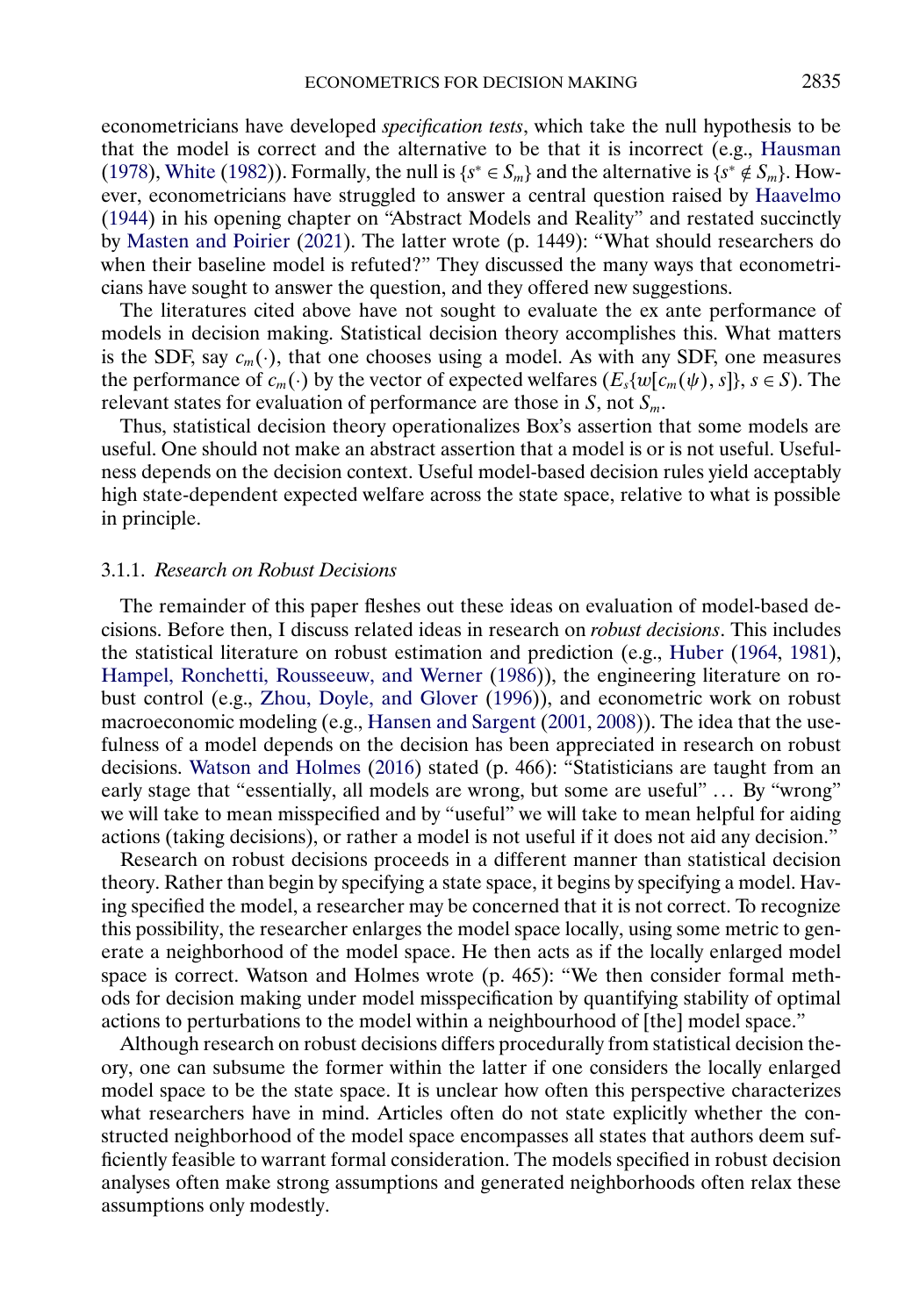# <span id="page-9-0"></span>2836 CHARLES F. MANSKI

#### 3.2. *As-if Optimization*

A familiar econometric practice specifies a model space called the parameter space. Sample data are used to select a point in the parameter space, a point estimate of the parameter. The estimation method is motivated by desirable statistical properties that hold if the true state lies in the model space.

*As-if optimization* chooses an action that optimizes welfare as if the estimate is the true state. Econometricians often use the term "plug-in" or "two-step" rather than "as-if." I prefer "as-if," which makes explicit that one acts as if the model is correct. Discussion of as-if optimization has a long history. A prominent case is the [Friedman and Savage](#page-25-0) [\(1948\)](#page-25-0) discussion of as-if expected utility maximization.

As-if optimization is a type of inference-based SDF. Whereas Wald supposed that a planner performs research and makes a decision, in practice there commonly is separation between the two. Researchers report inferences and planners use them to make decisions. Thus, planners perform the mapping [inference  $\rightarrow$  decision] rather than the more basic mapping  $[data \rightarrow decision]$ . Having researchers report estimates and planners use them as if they are accurate exemplifies this process.

Formally, a point estimate is a function  $s(\cdot): \Psi \to S_m$  that maps data into the model space. As-if optimization means solving the problem  $\max_{c \in C} w[c, s(\psi)]$ . The result is an SDF  $c[s(\cdot)]$ , where

$$
c[s(\psi)] \in \underset{c \in C}{\operatorname{argmax}} w[c, s(\psi)], \quad \psi \in \Psi. \tag{9}
$$

A rationale for solving (9) is that using a point estimate to maximize welfare is easier than solving problems [\(4\)](#page-4-0) to [\(6\)](#page-5-0). However, computational appeal per se cannot justify this approach to decision making. To motivate as-if optimization, econometricians cite limit theorems of asymptotic theory that hold if the model is correct. They hypothesize a sequence of sampling processes indexed by sample size  $N$  and a corresponding sequence of estimates. They show that the sequence is consistent when specified assumptions hold. They derive the rate of convergence and limiting distribution of the estimate.

Asymptotic arguments assuming the model is correct do not prove that as-if optimization provides a well-performing SDF. Statistical decision theory evaluates as-if optimization in state s by the expected welfare  $E_s\{w\{c[s(\psi)],s\}\}\)$  that it yields across samples of size  $N$ , not asymptotically. It calls for study of expected welfare across the state space, not the model space.

# 3.2.1. *As-if Optimization With Analog Estimates*

Econometric research from Haavelmo onward has focused to a considerable degree on a class of problems that connect the state space and the sampling distribution in a simple way. These are problems in which states are probability distributions and the data are a random sample drawn from the true distribution. In such problems, a natural form of as-if optimization is to act as if the empirical distribution of the data is the true population distribution. Thus, one specifies the model space as the set of all possible empirical distributions and uses the observed empirical distribution as the estimate of the true state.

[Goldberger](#page-25-0) [\(1968\)](#page-25-0) called this the *analogy principle*. He wrote (p. 4): "The *analogy principle* of estimation ... proposes that population parameters be estimated by sample statistics which have the same property in the sample as the parameters do in the population." The empirical distribution consistently estimates the population distribution and has further desirable properties. This suggests decision making using the empirical distribution as if it were the true population distribution.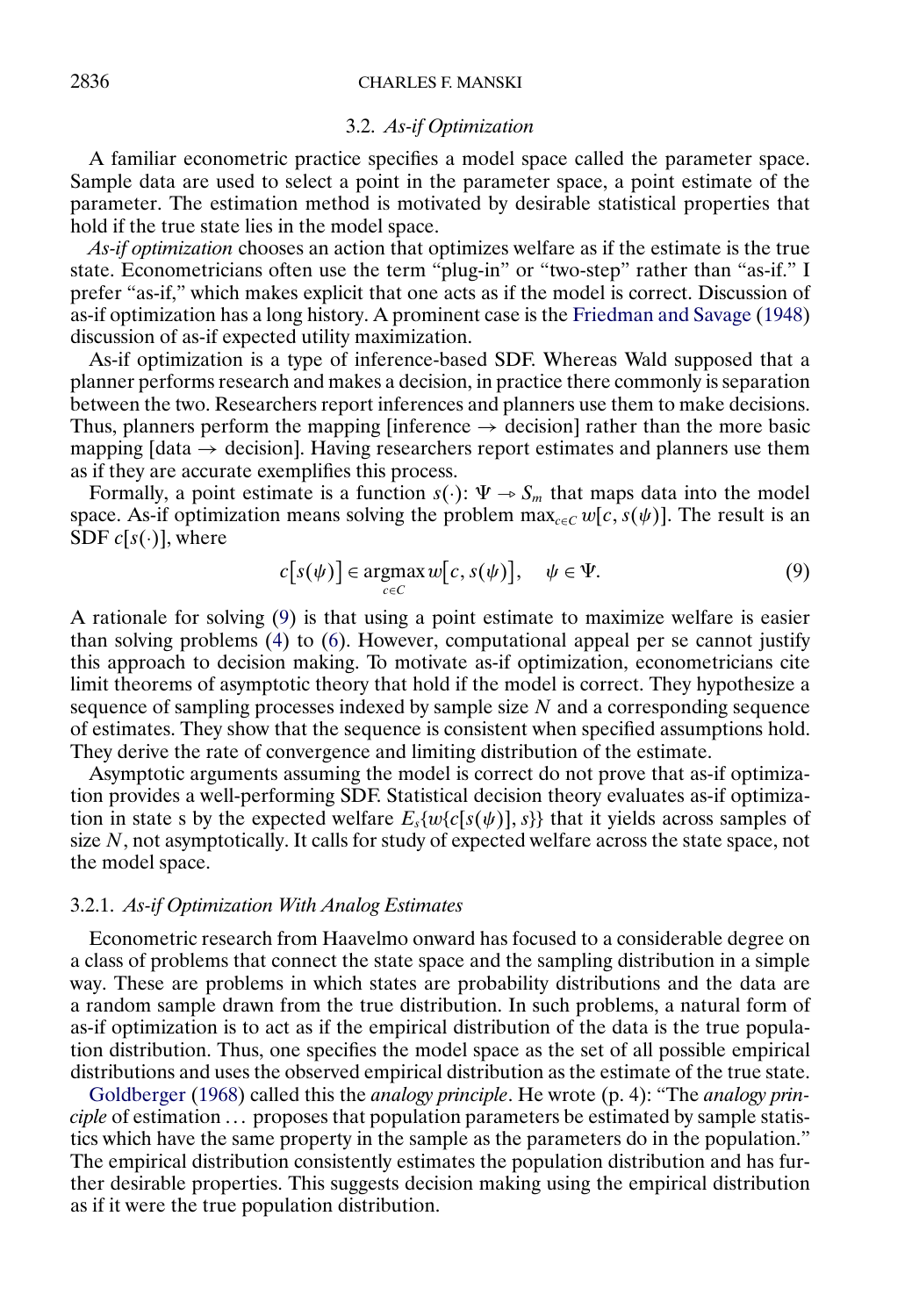#### <span id="page-10-0"></span>3.2.2. *As-if Decisions With Set Estimates*

As-if optimization uses data to compute a point estimate of the true state and chooses an action that optimizes welfare as if this estimate is accurate. An obvious, but rarely applied, extension uses data to compute a set-valued estimate and acts as if the set estimate contains the true state. A set estimate  $S(\cdot)$  maps data into a subset of  $S_m$ . For example,  $S(\cdot)$  could be a confidence set or an analog estimate of the identification region for a partially identified state. Sections [4.2](#page-12-0) and [5.3](#page-18-0) apply the latter idea to prediction and treatment choice. Decision making using confidence sets as set estimates is a topic for future research.2

Given data  $\psi$ , one could act as if the state space is  $S(\psi)$  rather than the larger set S. Specifically, one could solve these data-dependent versions of problems [\(1\)](#page-3-0) through [\(3\)](#page-3-0):

$$
\max_{c \in C} \int w(c, s) d\pi(\psi), \tag{1'}
$$

$$
\max_{c \in C} \min_{s \in S(\psi)} w(c, s),\tag{2'}
$$

$$
\min_{c \in C} \max_{s \in S(\psi)} \left[ \max_{d \in C} w(d, s) - w(c, s) \right]. \tag{3'}
$$

In the case of (1'),  $\pi(\psi)$  is a subjective distribution on the set  $S(\psi)$ .

These as-if problems are generally easier to solve than problems [\(4\)](#page-4-0) to [\(6\)](#page-5-0). The asif problems fix  $\psi$  and select one action c, whereas problems [\(4\)](#page-4-0) to [\(6\)](#page-5-0) require one to consider all potential samples and choose an SDF  $c(.)$ . The as-if problems compute welfare values  $w(c, s)$ , whereas [\(4\)](#page-4-0) to [\(6\)](#page-5-0) compute more complex expected welfare values  $E_s\{w[c(\psi),s]\}.^3$ 

It is important not to confuse as-if decision making using set estimates, as described here, with sensitivity analysis, which does not apply statistical decision theory. A sensitivity analysis computes multiple point estimates under alternative assumptions. One performs as-if optimization with each estimate, yielding alternative decisions. When the multiple estimates or decisions coincide, researchers may state that the result is "robust," although this meaning of "robust" differs from that in Section [3.1.1.](#page-8-0) When sensitivity analysis yields multiple disparate decisions, it does not offer a prescription for decision making.

#### 4. PREDICTION WITH SAMPLE DATA

# 4.1. *Haavelmo on Prediction*

A familiar case of as-if optimization occurs when states are distributions for a real random variable and the decision is to predict a realization drawn from the true distribution.

<sup>&</sup>lt;sup>2</sup>A confidence set with coverage  $\alpha$  is a set estimate  $S(\cdot)$  such that  $Q_s[\psi : s \in S(\psi)] \ge \alpha$ , all  $s \in S$ . Researchers have used confidence sets to quantify imprecision of inference, without reference to decision problems. They could be used to make as-if decisions. When studying this possibility, I expect that it will be productive to abandon the conventional practice of fixing the coverage probability of a confidence set. This practice mirrors Neyman–Pearson testing.

<sup>&</sup>lt;sup>3</sup>An alternative replaces S by  $S(\psi)$  in the middle operations of [\(4\)](#page-4-0) to [\(6\)](#page-5-0), but does not replace  $E_s\{w[c(\psi), s]\}$ by  $w(c, s)$  in the innermost operations. This simplifies [\(4\)](#page-4-0) to [\(6\)](#page-5-0) by shrinking the state space over which the middle operations are performed, but it is more complex than  $(1')$  to  $(3')$ . It requires choice of an SDF  $c(\cdot)$ rather than a single action c, and it must compute  $E_s\{w[c(\psi), s]\}$  rather than  $w(c, s)$ . [Chamberlain](#page-24-0) [\(2000a\)](#page-24-0) used asymptotic considerations to suggest this type of as-if decision and presented an application.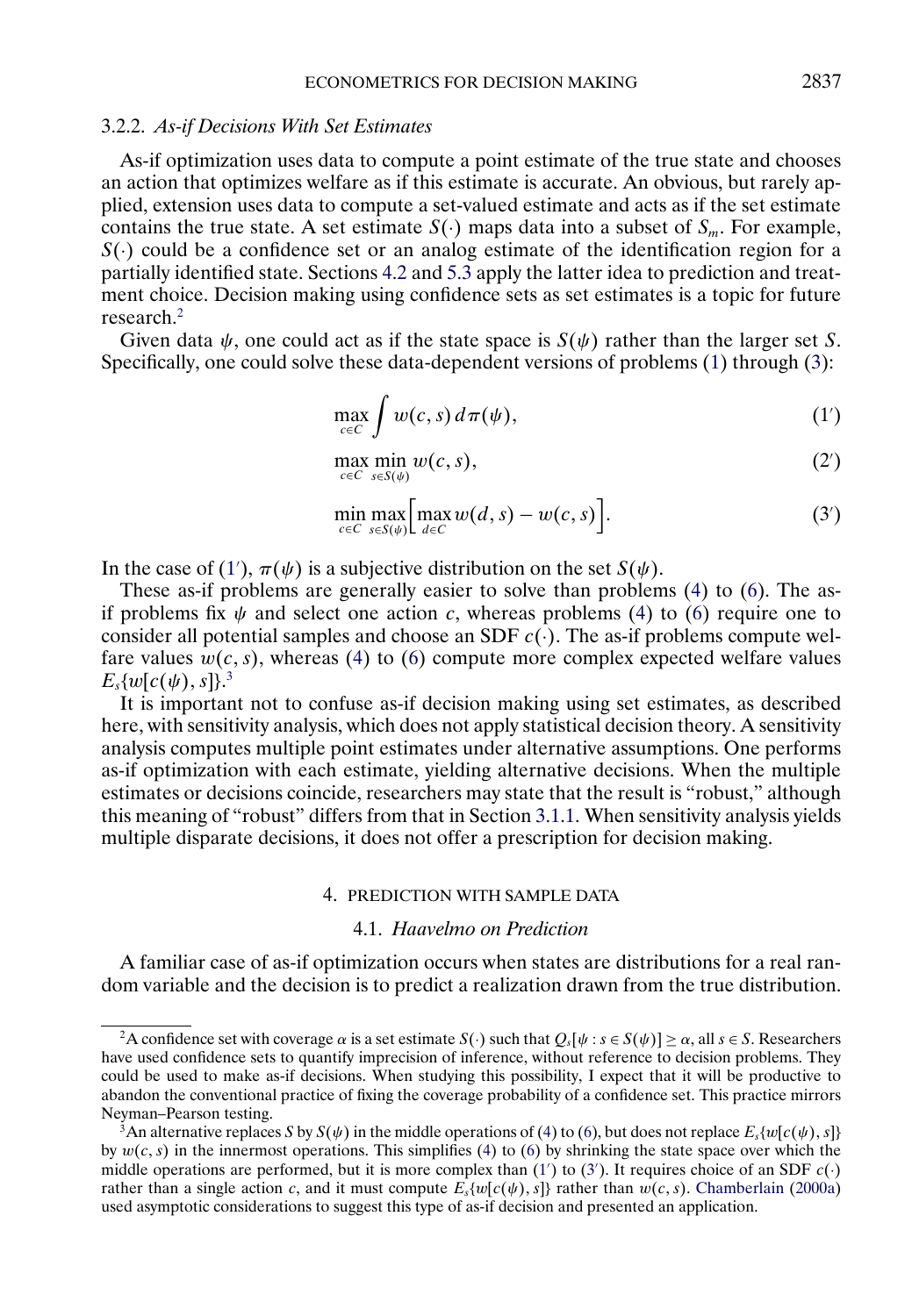<span id="page-11-0"></span>When welfare is measured by square and absolute loss, the best predictors are the population mean and median. When the distribution is not known but data from a random sample are observed, the analogy principle suggests use of the sample average and median as predictors.

In his chapter on "Problems of Prediction," [Haavelmo](#page-25-0) [\(1944\)](#page-25-0) questioned this common application of as-if optimization and recommended application of the Wald theory. He wrote (p. 109): "We see therefore that the seemingly logical 'two-step' procedure of first estimating the unknown distribution of the variables to be predicted and then using this estimate to derive a prediction formula for the variables may not be very efficient." Citing [Wald](#page-26-0) [\(1939\)](#page-26-0), he proposed computation of the state-dependent risk for any proposed predictor function. Letting  $E_2$  denote a predictor function and  $(x_1, x_2, \ldots, x_N)$  be the sample data, he wrote (p. 109): "We have to choose  $E_2$  as a function of  $x_1, x_2, \ldots, x_N$ , and we should, naturally, try to choose  $E_2(x_1, x_2, ..., x_N)$  in such a way that r (the 'risk') becomes as small as possible." Recognizing that there does not exist a predictor function that minimizes risk across all states of nature, he suggested elimination of inadmissible predictors followed by choice of a minimax predictor among those that are admissible.4

It may be that econometrics would have progressed to make productive use of statistical decision theory if Haavelmo had been able to pursue this idea further. However, he cautioned regarding practicality, writing (p. 111): "The apparatus set up in the preceding section, although simple in principle, will in general involve considerable mathematical problems and heavy algebra." Aiming for tractability, he sketched an example of as-if optimization. With this, his chapter on prediction ended. Thus, Haavelmo initiated

econometric consideration of statistical decision theory but was unable to follow through. Nor did other econometricians follow through in the period after publication of [Haavelmo](#page-25-0) [\(1944\)](#page-25-0). I observed earlier that no contribution in Cowles Monograph 10 mentioned statistical decision theory and only one did so briefly in Cowles 14. Cowles 10 and 14 contain several chapters by Haavelmo and by Wald, but these concern different subjects. The only mention in Cowles 14 appeared in [Koopmans and Hood](#page-25-0) [\(1953\)](#page-25-0). Considering "The Purpose of Estimation," they wrote (p. 127).

"if a direct prediction problem . . . can be isolated and specified, the choice of a method of estimation should be discussed in terms of desired properties of the joint distribution of the prediction(s) made and the realized values(s) of the variables(s) predicted. In particular, in a precisely defined prediction problem of this type, one may know the consequence of various possible errors of prediction and would then be able to use predictors minimizing the mathematical expectation of losses due to such errors. Abraham [Wald](#page-26-0) [\[1939,](#page-26-0) [1945,](#page-26-0) 1950c], among others, has proposed methods of statistical decision-making designed to accomplish this."

However, the contributors to Cowles 14 did not go further. Koopman and Hood wrote (p. 127):

"The more classical methods of estimation applied in this volume are not as closely tailored to any one particular prediction problem. Directed to the estimation of structural parameters rather than values of

<sup>&</sup>lt;sup>4</sup>I quote in full this key passage, which uses the notation  $\Omega_1$  to denote the state space (p. 116): "In general, however, we may expect that no uniformly best prediction function exists. Then we have to introduce some additional principles in order to choose a prediction function. We may then, first, obviously disregard all those prediction functions that are such that there exists another prediction function that makes  $r$  smaller for every member of  $\Omega_1$ . If this is not the case we call the prediction function considered an admissible prediction function. To choose between several admissible prediction functions we might adopt the following principle, introduced by Wald: For every admissible prediction function  $E_2$  the 'risk' r is a function of the true distribution p. Consider that prediction function  $E_2$ , among the admissible ones, for which the largest value of r is at a minimum (i.e., smaller than or at most equal to the largest value of r for any other admissible  $E_2$ ). Such a prediction function, if it exists, may be said to be the least risky among the admissible prediction functions."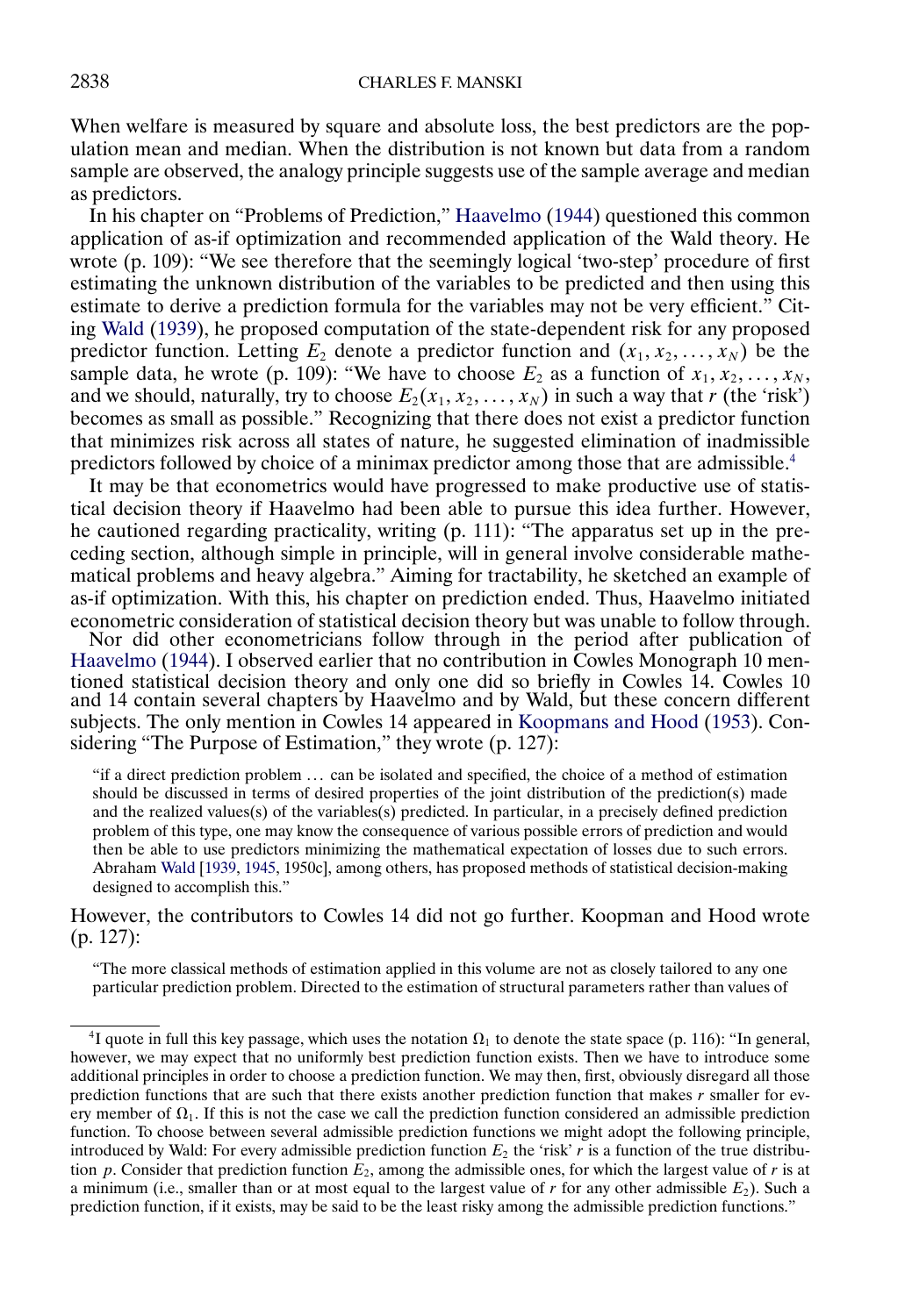<span id="page-12-0"></span>endogenous variables, they yield estimates that can be regarded as raw materials, to be processed further into solutions of a wide variety of prediction problems—in particular, problems involving prediction of the effects of known changes in structure."

This passage expresses the broad thinking that econometricians have used to motivate as-if optimization.

### 4.2. *Prediction Under Square Loss*

Haavelmo discussed prediction abstractly. Subsequent research using statistical decision theory has focused on the case of square loss. Here the risk of a predictor using sample data is the sum of the population variance of the outcome and the mean square error (MSE) of the predictor as an estimate of the mean outcome. The regret of a predictor is its MSE as an estimate of the mean, so an MMR predictor minimizes maximum MSE. MMR prediction of the outcome is equivalent to minimax estimation of the mean.

An early practical finding of statistical decision theory was reported by [Hodges and](#page-25-0) [Lehmann](#page-25-0) [\(1950\)](#page-25-0). They derived the MMR predictor under square loss with data from a random sample, when the outcome has known bounded range and all sample data are observed. They assumed no knowledge of the shape of the outcome distribution. Let the outcome range be [0, 1]. Then the MMR predictor is  $(\mu_N \sqrt{N} + \frac{1}{2})/(\sqrt{N} + 1)$ , where N is sample size and  $\mu_N$  is the sample average outcome.

#### 4.2.1. *Prediction With Missing Data: Known Observability Rate*

Extending the analysis of Hodges and Lehmann, [Dominitz and Manski](#page-25-0) [\(2017,](#page-25-0) [2021\)](#page-25-0) have studied prediction of bounded outcomes under square loss when some outcome data are missing. The former article concerns prediction of a scalar outcome. The latter studies prediction of bounded real functions of two-dimensional outcomes when data may be missing for one or both outcomes. I focus on the former case here.

It is challenging to determine the MMR predictor when data are missing. Seeking a tractable approach, we studied as-if MMR prediction. The analysis assumed knowledge of the population rate of observing outcomes, but no knowledge of the distributions of observed and missing outcomes. It used the empirical distribution of the observed data as if it were the population distribution of observable outcomes. Let  $K$  be the number of observed outcomes, which is fixed rather than random under the assumed survey design.

With no knowledge of the distribution of missing outcomes, the population mean is partially identified when the outcome is bounded. Let y be the outcome, normalized to lie in the [0, 1] interval. Let  $\delta$  indicate observability of an outcome,  $P(\delta = 1)$  and  $P(\delta = 0)$ being the fractions of the population whose outcomes are and are not observable. [Manski](#page-25-0) [\(1989\)](#page-25-0) showed that the identification region for  $E(y)$  is the interval  $[E(y|\delta=1)P(\delta=1)]$ 1),  $E(y|\delta = 1)P(\delta = 1) + P(\delta = 0)$ .

If this interval were known, the MMR predictor would be its midpoint  $E(y|\delta=1)P(\delta=1)$  $1) + \frac{1}{2}P(\delta = 0)$ . With sample data, one can compute its sample analog  $E_K(y|\delta = 1)P(\delta = 1)$ 1) +  $\frac{1}{2}P(\delta = 0)$ . We showed that the maximum regret of this *midpoint predictor* is  $\frac{1}{4}[P(\delta = 1)]$  $1)^2/K + P(\delta = 0)^2$ .

## 4.2.2. *Prediction With Missing Data: Unknown Observability Rate*

The above assumes knowledge of the population rate of observable outcomes. A midpoint predictor remains computable when  $P(\delta)$  is not known and is estimated by its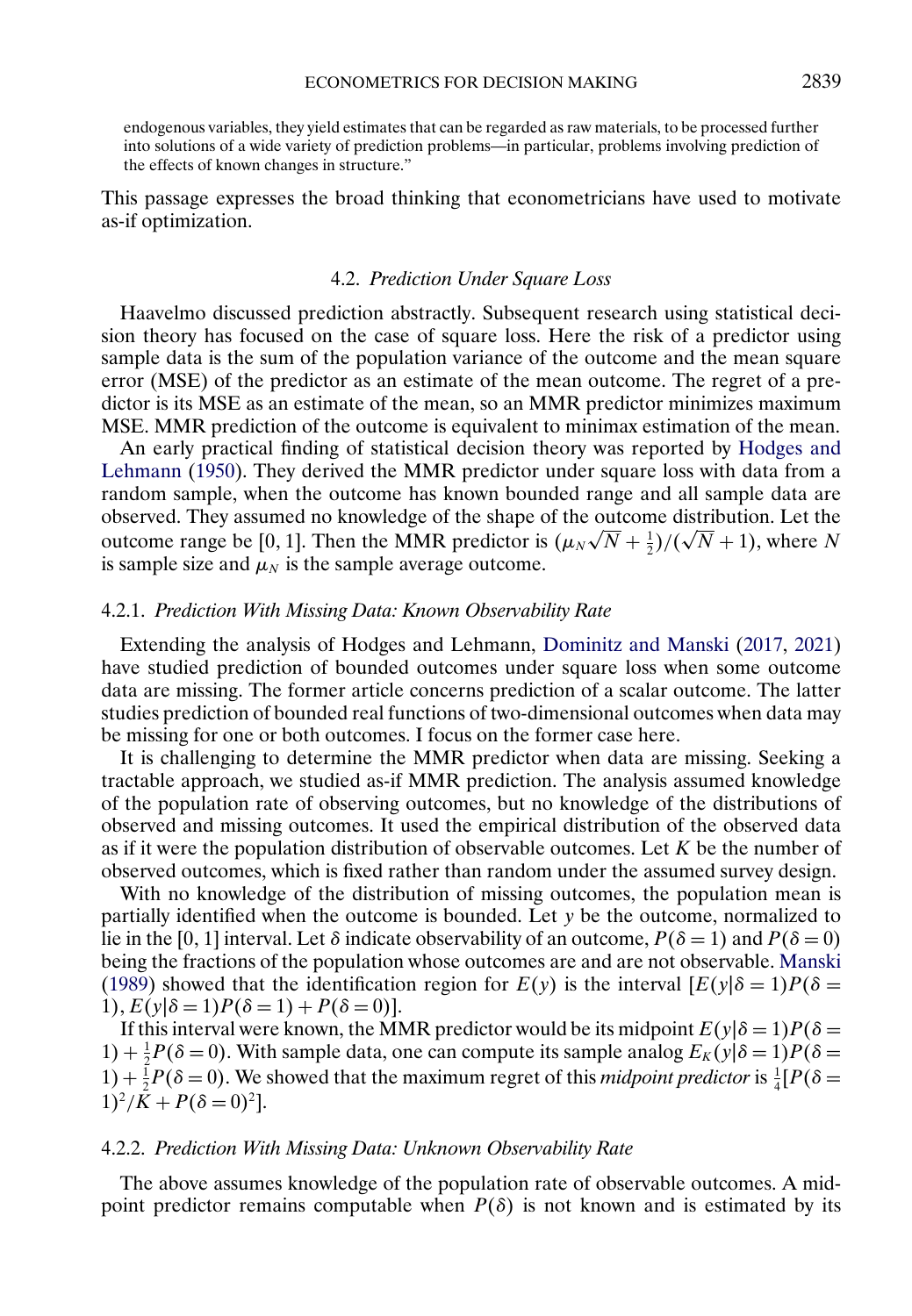#### <span id="page-13-0"></span>2840 CHARLES F. MANSKI

|               | INIAAIMUM INSE OF MIDPOINT FREDICTOR.                                     |        |        |        |        |        |        |        |        |        |
|---------------|---------------------------------------------------------------------------|--------|--------|--------|--------|--------|--------|--------|--------|--------|
| $P(\delta=1)$ |                                                                           |        |        |        |        |        |        |        |        |        |
| N             | 0.1                                                                       | 0.2    | 0.3    | 0.4    | 0.5    | 0.6    | 0.7    | 0.8    | 0.9    | 1      |
|               | (A) Unrestricted Outcome Distributions                                    |        |        |        |        |        |        |        |        |        |
| 25            | 0.1963                                                                    | 0.1567 | 0.1219 | 0.0917 | 0.0658 | 0.0451 | 0.0292 | 0.0184 | 0.0120 | 0.0105 |
| 50            | 0.1956                                                                    | 0.1554 | 0.1200 | 0.0891 | 0.0632 | 0.0422 | 0.0258 | 0.0140 | 0.0072 | 0.0052 |
| 75            | 0.1953                                                                    | 0.1552 | 0.1196 | 0.0887 | 0.0624 | 0.0409 | 0.0243 | 0.0125 | 0.0055 | 0.0034 |
| 100           | 0.1952                                                                    | 0.1548 | 0.1191 | 0.0881 | 0.0620 | 0.0404 | 0.0237 | 0.0119 | 0.0048 | 0.0025 |
|               | $(B) - \frac{1}{2} \le P(y=1 \delta=1) - P(y=1 \delta=0) \le \frac{1}{2}$ |        |        |        |        |        |        |        |        |        |
| 25            | 0.1962                                                                    | 0.1567 | 0.1214 | 0.0912 | 0.0658 | 0.0451 | 0.0292 | 0.0184 | 0.0120 | 0.0105 |
| 50            | 0.1956                                                                    | 0.1553 | 0.1199 | 0.0890 | 0.0631 | 0.0422 | 0.0258 | 0.0140 | 0.0072 | 0.0052 |
| 75            | 0.1952                                                                    | 0.1552 | 0.1192 | 0.0885 | 0.0622 | 0.0408 | 0.0242 | 0.0125 | 0.0055 | 0.0034 |
| 100           | 0.1951                                                                    | 0.1548 | 0.1189 | 0.0881 | 0.0620 | 0.0402 | 0.0237 | 0.0119 | 0.0048 | 0.0025 |

TABLE I MAXIMUM MSE OF MIDPOINT PREDICTOR.

sample analog. Derivation of an analytical expression for maximum regret appears intractable, but numerical computation is feasible. [Manski and Tabord-Meehan](#page-26-0) [\(2017\)](#page-26-0) documented an algorithm coded in STATA for numerical computation of the maximum regret of the midpoint predictor and other user-specified predictors.

The program is applicable when y is binary or distributed continuously. In the latter case,  $P_s(y|\delta = 1)$  and  $P_s(y|\delta = 0)$  are approximated by Beta distributions. Subject to these restrictions on the shapes of outcome distributions, the user can specify the state space flexibly. For example, one may assume that nonresponse is no higher than 80% or that the mean outcome for nonresponders is no lower than 0.5. One may bound the difference between the distributions  $P_s(y|\delta = 1)$  and  $P_s(y|\delta = 0)$ .

Whereas [Dominitz and Manski](#page-25-0) [\(2017\)](#page-25-0) assumed a sampling process in which the number K of observed outcomes is fixed, the algorithm considers a process in which one draws at random a fixed number N of population members and sees the values of the observable outcomes. Hence, the number of observed outcomes is random. The midpoint predictor is  $E_N(y|\delta = 1)P_N(\delta = 1) + \frac{1}{2}P_N(\delta = 0)$ .

Table I uses the program to compute the maximum regret of the midpoint predictor when y is binary. Table [II](#page-14-0) displays maximum regret for prediction by the sample average of observed outcomes, a predictor commonly used when researchers assume that data are missing at random. Panels A and B of each table differ in their specification of the feasible outcome distributions. All distributions are feasible in Panel A. Panel B bounds the difference between the distributions of observed and missing outcomes, assuming that  $-\frac{1}{2} \le P(y=1|\delta=1) - P(y=1|\delta=0) \le \frac{1}{2}$ . Thus, prediction poses a severe identification problem in Panel A. The problem is less severe in Panel B, where the assumption constrains the distance between the distributions of observed and missing data. Statistical imprecision is a problem in both cases.

Each row of a table specifies a sample size, in increments of 25 from 25 to 100. Each column is a value of the observability rate, in increments of 0.1, from 0.1 to 1. Given  $N$ and  $P(\delta = 1)$ , the cell gives the approximate value of maximum MSE across feasible pairs of conditional outcome distributions. In each state of nature, MSE is approximated by Monte Carlo integration across 5000 simulated samples.<sup>5</sup> Maximum MSE across feasible

<sup>&</sup>lt;sup>5</sup>To create a simulated sample, the program draws N observations { $\delta_i$ ,  $i = 1, ..., N$ } from  $P_s(\delta)$ . Let  $K =$  $\sum_i \delta_i$ . It draws K observations  $\{y_i, i = 1, ..., K\}$  at random from  $P_s(y|\delta = 1)$ . It is possible that  $K = 0$ , so the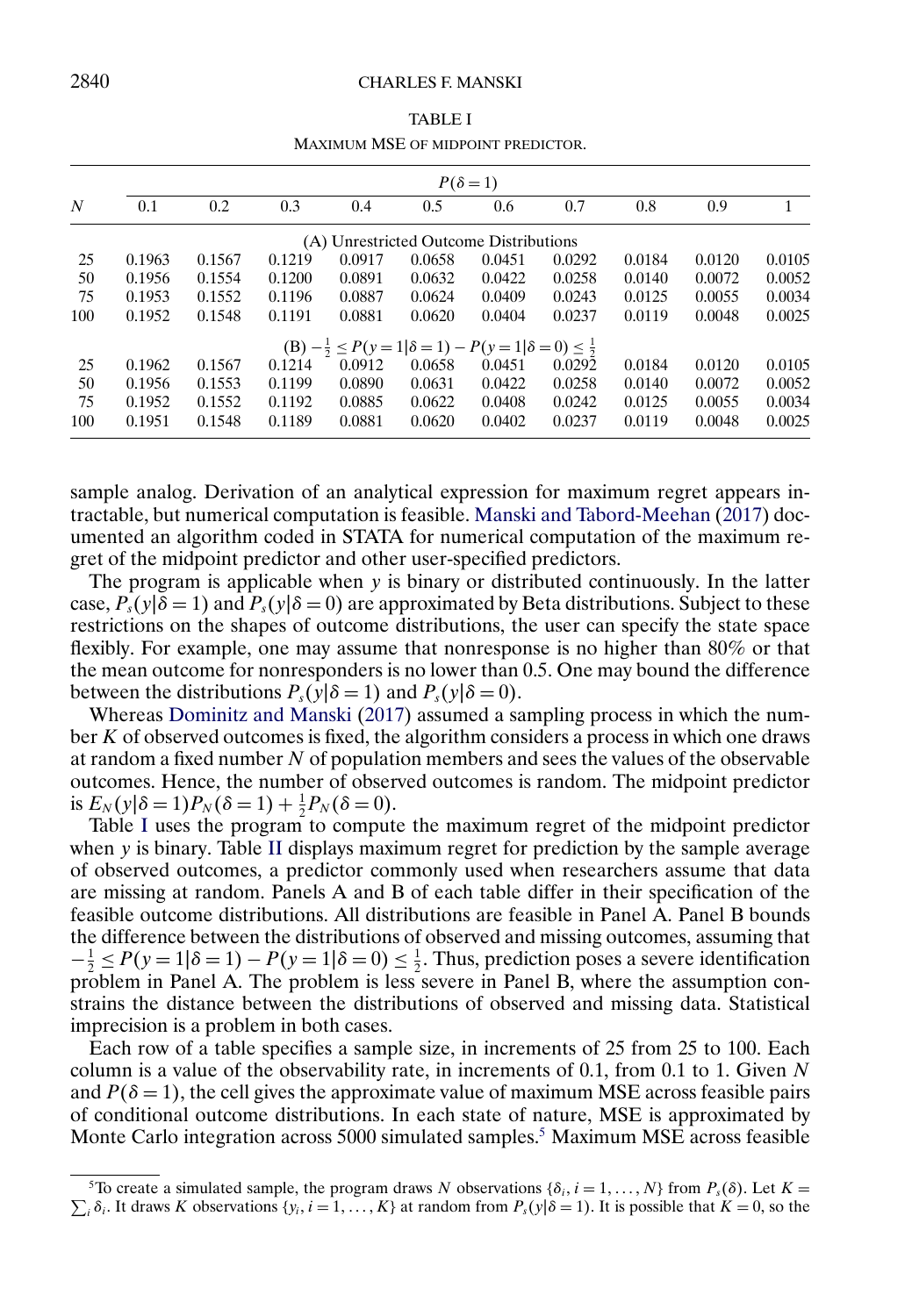<span id="page-14-0"></span>

|                |        | $P(\delta=1)$ |        |        |        |                                                                           |        |        |        |        |  |
|----------------|--------|---------------|--------|--------|--------|---------------------------------------------------------------------------|--------|--------|--------|--------|--|
| $\overline{N}$ | 0.1    | 0.2           | 0.3    | 0.4    | 0.5    | 0.6                                                                       | 0.7    | 0.8    | 0.9    |        |  |
|                |        |               |        |        |        | (A) Unrestricted Outcome Distributions                                    |        |        |        |        |  |
| 25             | 0.7409 | 0.6150        | 0.4716 | 0.3465 | 0.2407 | 0.1543                                                                    | 0.0870 | 0.0389 | 0.0148 | 0.0105 |  |
| 50             | 0.7782 | 0.6166        | 0.4714 | 0.3464 | 0.2408 | 0.1542                                                                    | 0.0869 | 0.0387 | 0.0102 | 0.0052 |  |
| 75             | 0.7793 | 0.6159        | 0.4713 | 0.3463 | 0.2406 | 0.1541                                                                    | 0.0868 | 0.0387 | 0.0098 | 0.0034 |  |
| 100            | 0.7779 | 0.6151        | 0.4710 | 0.3462 | 0.2404 | 0.1541                                                                    | 0.0868 | 0.0387 | 0.0098 | 0.0025 |  |
|                |        |               |        |        |        | $(B) - \frac{1}{2} \le P(y=1 \delta=1) - P(y=1 \delta=0) \le \frac{1}{2}$ |        |        |        |        |  |
| 25             | 0.3189 | 0.2230        | 0.1599 | 0.1172 | 0.0836 | 0.0576                                                                    | 0.0375 | 0.0231 | 0.0143 | 0.0105 |  |
| 50             | 0.2654 | 0.1875        | 0.1411 | 0.1033 | 0.0732 | 0.0486                                                                    | 0.0298 | 0.0165 | 0.0082 | 0.0052 |  |
| 75             | 0.2406 | 0.1773        | 0.1345 | 0.0987 | 0.0693 | 0.0457                                                                    | 0.0273 | 0.0141 | 0.0063 | 0.0034 |  |
| 100            | 0.2278 | 0.1719        | 0.1303 | 0.0957 | 0.0673 | 0.0442                                                                    | 0.0261 | 0.0132 | 0.0054 | 0.0025 |  |

TABLE II MAXIMUM MSE OF PREDICTION WITH AVERAGE OBSERVED OUTCOME.

outcome distributions is approximated by maximizing over a uniform grid of 100 values for each of the Bernoulli parameters  $P_s(y=1|\delta=1)$  and  $P_s(y=1|\delta=0)$ .<sup>6</sup> Someone who does not know  $P(\delta = 1)$  but who finds it credible to bound it can approximate maximum regret at a specified sample size by the maximum entry across the relevant column cells of the table.

To interpret the entries in the tables, keep in mind that the maximum MSE of a predictor is determined by both statistical imprecision and the identification problem created by missing data. Maximum variance decreases with sample size  $N$ . Maximum squared bias decreases with the observability rate  $P(\delta = 1)$ .

Table [IA](#page-13-0) shows that identification is the dominant inferential problem when the observability rate is less than 0.7. For all sample sizes from 25 to 100, computed maximum MSE is close to  $\frac{1}{4}P(\delta = 0)^2$ , the value of maximum squared bias. Imprecision is a more noticeable contributor to maximum MSE when the observability rate exceeds 0.7. When the observability rate is 1, imprecision is the sole problem.

Table [IB](#page-13-0) constrains the state space to distributions satisfying  $-\frac{1}{2} \le P(y=1|\delta=1)$  –  $P(y=1|\delta=0) \le \frac{1}{2}$ . This mitigates the identification problem, yet the entries in Table [IB](#page-13-0) are essentially the same as in Table [IA](#page-13-0). The explanation is that the states of nature generating maximum MSE when all distributions are feasible remain within the state space when the constraint is imposed. For all values of the observability rate, maximum MSE in Table [IA](#page-13-0) occurs when  $P(y=1|\delta=1) = \frac{1}{2}$  and  $P(y=1|\delta=0)$  equals either 0 or 1. These states are in the constrained state space of Table [IB](#page-13-0). Hence, maximum MSE does not change.

Comparison of Tables [IA](#page-13-0) and IIA shows that, when all outcome distributions are feasible, the midpoint predictor always outperforms prediction by the sample average of observed outcomes. The maximum MSE of the former predictor is approximately  $\frac{1}{4}$  the

predictor must be defined for this case. The program uses the N simulated realizations of  $\delta$  and K realizations of y to compute a simulated value of the predictor. For a specified positive integer  $T$ , the program repeats the above  $T$  times and uses the  $T$  simulated values of the predictor to approximate its MSE in state  $s$ .

<sup>6</sup>Computation of regret on a finite grid of states implies that computed maximum regret is less than or equal to true maximum regret, with equality attained if the grid contains the state yielding true maximum regret. The accuracy of the approximation may be improved by increasing grid density, at the expense of increased computation time.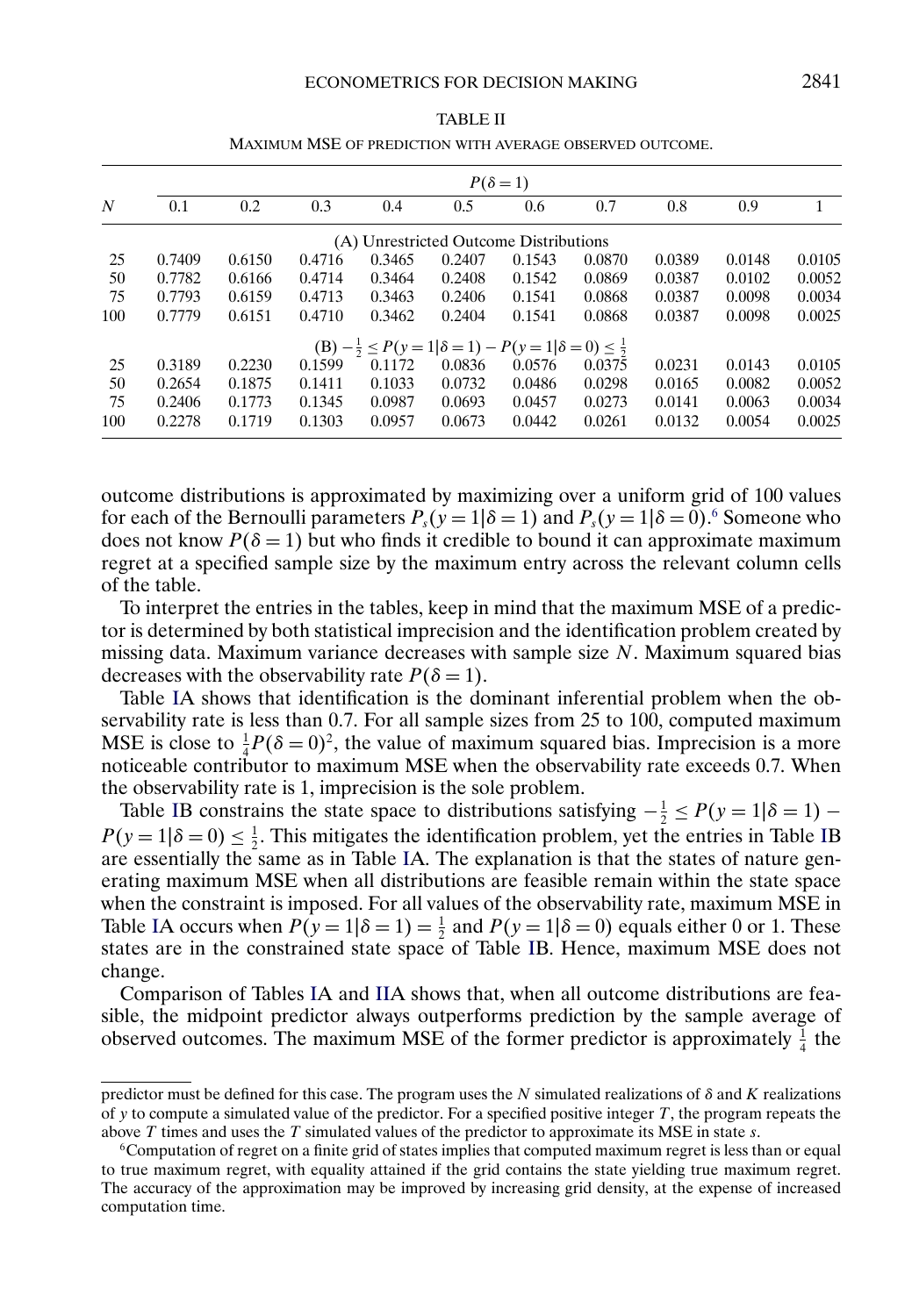<span id="page-15-0"></span>size of the latter when the observability rate is less than or equal to 0.8, and about  $\frac{1}{2}$  the size in the larger samples when the observability rate is 0.9. Constraining the state space in Table [IIB](#page-14-0) changes the states that maximize regret for the sample-average predictor, improving its performance substantially.

### 5. TREATMENT CHOICE WITH SAMPLE DATA

### 5.1. *Background*

Econometricians have studied treatment response in randomized trials and observational settings. Some researchers perform *causal inference*, without study of a decision problem. Some aim to inform treatment choice. I am concerned with the latter. The many areas of important application across the planet range from medical and other healthrelated treatment to educational and labor market interventions.

I use the formalization of [Manski](#page-25-0) [\(2004\)](#page-25-0). States of nature are possible distributions of treatment response for a population of observationally identical persons who are subject to treatment. The term "observationally identical" means that these persons share the same observed covariates. Groups of persons with different observed covariates are considered as separate populations.

The problem is to choose treatments for the population. Treatment response is assumed individualistic. Welfare is the mean outcome across the population. Optimal treatment is infeasible because the true distribution of treatment response is not known. Decision making uses data on the outcomes realized by a sample of the population. Statistical decision functions are called *statistical treatment rules* in this context.

A simple way to use sample data is as-if optimization. Applying the analogy principle, one acts as if the empirical outcome distribution for each treatment equals its population outcome distribution. Emulating the fact that it is optimal to choose a treatment that maximizes the mean population outcome, one chooses a treatment that maximizes the average sample outcome. This is the empirical success (ES) rule.

When analyzing data from randomized trials, researchers have long used asymptotic arguments to motivate the ES rule, citing laws of large numbers and central limit theorems. A recent econometric literature has studied the maximum regret of the ES rule with trial data. This work considers an ideal trial, where all subjects comply with assigned treatments and all realized outcomes are observed. Moreover, it assumes the distribution of treatment response in the study population is the same as in the population to be treated. Then the feasible states of nature are ones where, for each treatment, the distribution of counterfactual outcomes equals that of realized outcomes.

[Manski](#page-25-0) [\(2004\)](#page-25-0) used a large-deviations inequality for sample averages of bounded outcomes to derive an upper bound on the maximum regret of the ES rule in problems of choice between two treatments. Generalizing to problems with multiple treatments, [Man](#page-26-0)[ski and Tetenov](#page-26-0) [\(2016\)](#page-26-0) used large-deviations inequalities to bound the maximum regret of the ES rule. [Stoye](#page-26-0) [\(2009\)](#page-26-0) showed that in trials with moderate sample size, the ES rule either exactly or approximately minimizes maximum regret in cases with two treatments and a balanced design. [Hirano and Porter](#page-25-0) [\(2009,](#page-25-0) [2020\)](#page-25-0) showed that the ES rule is asymptotically optimal in a formal decision-theoretic sense. [Manski and Tetenov](#page-26-0) [\(2016,](#page-26-0) [2019,](#page-26-0) [2021\)](#page-26-0) developed algorithms for numerical computation of the maximum regret of the ES rule when outcomes are binary. [Kitagawa and Tetenov](#page-25-0) [\(2018\)](#page-25-0) and [Mbakop and Tabord-](#page-26-0)[Meehan](#page-26-0) [\(2021\)](#page-26-0) studied a generalization of the ES rule, *empirical welfare maximization*, intended for application when the set of feasible treatment policies is constrained in various ways. Also see the early related work on empirical risk minimization (e.g., [Vapnik](#page-26-0) [\(1999\)](#page-26-0)).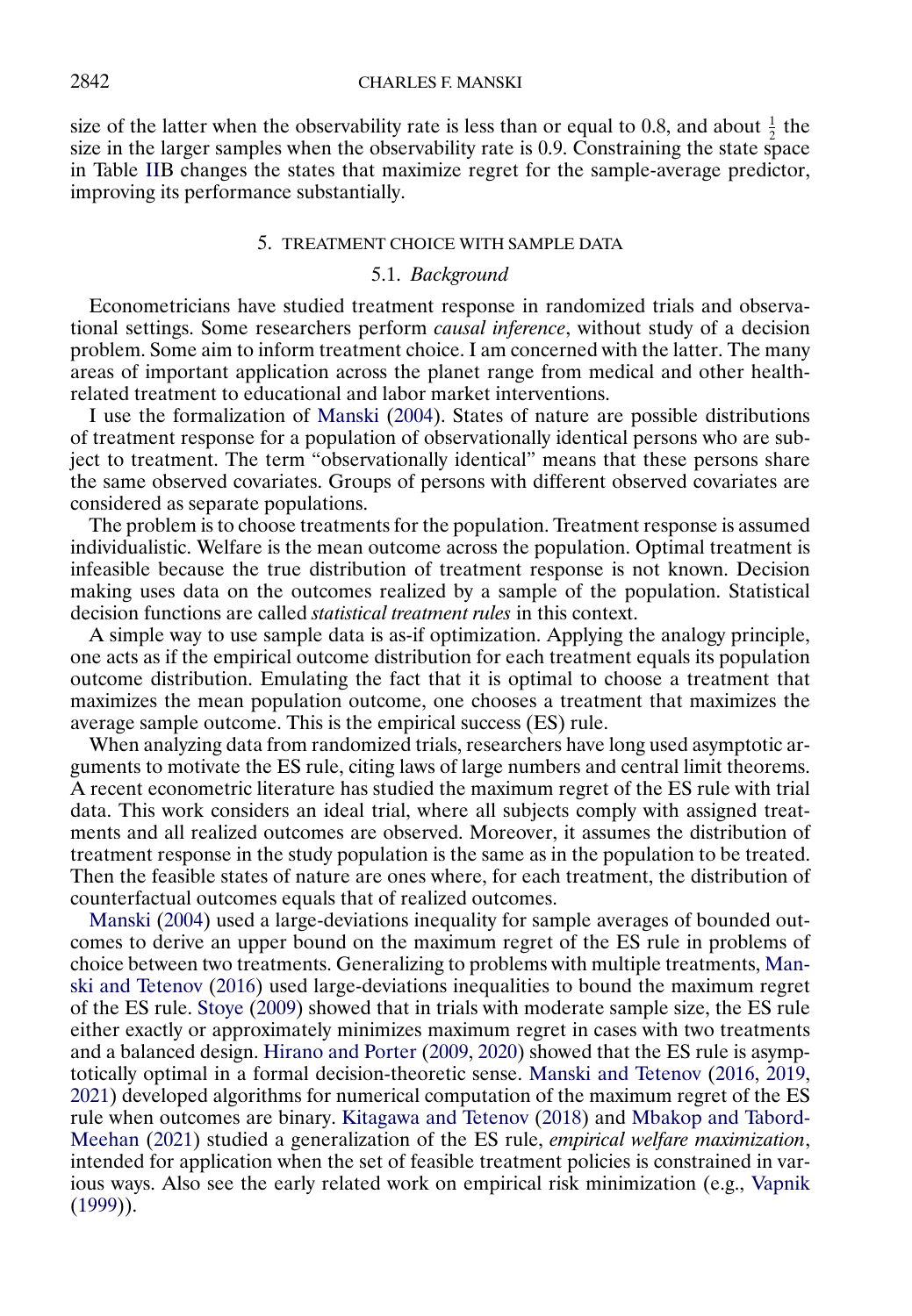<span id="page-16-0"></span>Econometricians have long analyzed data on realized treatments and outcomes when treatments are chosen purposefully rather than randomly. [Haavelmo](#page-25-0) [\(1944\)](#page-25-0) wrote (p. 7): "the economist is usually a rather passive observer with respect to important economic phenomena; he usually does not control the actual collection of economic statistics. He is not in a position to enforce the prescriptions of his own designs of ideal experiments." A central contribution of early econometrics was to recognize that, when treatments are chosen purposefully, distributions of counterfactual and realized outcomes need not coincide.7

Some recent applications of statistical decision theory have studied decision making when distributions of counterfactual and realized outcomes may differ. [Manski](#page-25-0) [\(2007\)](#page-25-0) studied trials with selective attrition and treatment choice with observational data. [Stoye](#page-26-0) [\(2012\)](#page-26-0) examined trials with forms of imperfect internal or external validity. [Athey and](#page-24-0) [Wager](#page-24-0) [\(2021\)](#page-24-0) studied choice with observational data when the set of feasible treatment policies is constrained in various ways. Whereas [Manski](#page-25-0) [\(2007\)](#page-25-0) and [Stoye](#page-26-0) [\(2012\)](#page-26-0) provided finite-sample maximum-regret analysis in settings where average treatment effects are partially identified, Athey and Wager performed asymptotic analysis under assumptions that give point identification.

This paper presents new analysis of the maximum regret of rules for treatment with observational data when average treatment effects are partially identified. Section 5.2 develops algebraic findings for the limit case where one knows the distribution of realized outcomes in the study population. Section [5.3](#page-18-0) reports numerical findings for treatment with sample data.

## 5.2. *Treatment Choice With Knowledge of the Distribution of Realized Outcomes*

I consider an observational study with two treatments  $\{a, b\}$  and outcomes taking values in [0, 1]. Each member of the study population has potential outcomes [ $y(a)$ ,  $y(b)$ ]. Binary indicators  $[\delta(a), \delta(b)]$  denote whether these outcomes are observable. Realized outcomes are observable, but counterfactual ones are not, so the possible indicator values are  $[\delta(a) = 1, \delta(b) = 0]$  and  $[\delta(a) = 0, \delta(b) = 1]$ . State s denotes a possible distribution  $P_s[y(a), y(b), \delta(a), \delta(b)]$  of outcomes and observability. The problem is to choose treatments in a population with the same distribution of treatment response as the study population.

Given that only realized outcomes are observed,  $P[\delta(a) = 1] + P[\delta(b) = 1] = 1$ . Let  $p \equiv P[\delta(b) = 1]$ . If  $0 < p < 1$ , observation asymptotically reveals the true  $P[y(a)|\delta(a) =$ 1],  $P[y(b)|\delta(b) = 1]$ , and p. It does not reveal  $P[y(a)|\delta(a) = 0]$  and  $P[y(b)|\delta(b) = 0]$ . This limit setting has been studied in partial identification analysis of treatment response, as in [Manski](#page-25-0) [\(1990\)](#page-25-0). I proceed likewise here.

### 5.2.1. *MMR Treatment Choice*

[Manski](#page-25-0) [\(2007,](#page-25-0) Proposition 1) proved a simple result when the planner can make a fractional treatment allocation, assigning fraction  $z \in [0, 1]$  of the population to treatment b and  $1 - z$  to a. Let all distributions of counterfactual outcomes be feasible. Let

<sup>7</sup>The term "analysis of treatment response" has become widespread since the 1990s, but it was not used in early writing on econometrics. A central focus was identification and estimation of models of jointly determined treatments and outcomes. The mathematical notation typically defined symbols only for realized treatments and outcomes, leaving implicit the idea of potential outcomes under counterfactual treatments. See [Manski](#page-25-0) [\(1995,](#page-25-0) Chapter 6) and [Angrist, Graddy, and Imbens](#page-24-0) [\(2000\)](#page-24-0) for discussions that connect the early and recent literatures.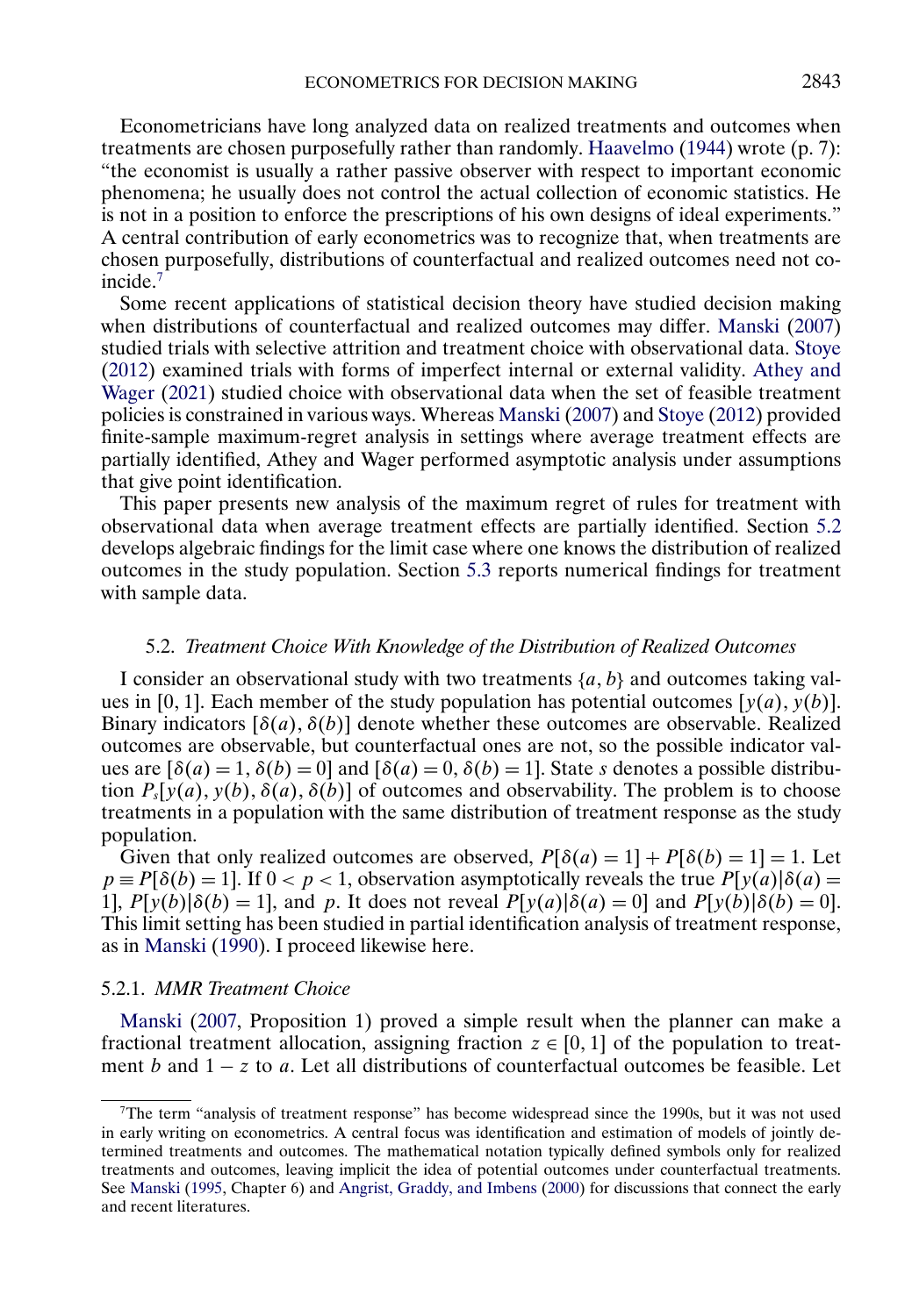# 2844 CHARLES F. MANSKI

 $P[y(a)|\delta(a) = 1]$ ,  $P[y(b)|\delta(b) = 1]$ , and p be known. Then the unique MMR allocation is

$$
z_{\text{MMR}} = E[y(b)|\delta(b) = 1] \cdot p + \{1 - E[y(a)|\delta(a) = 1]\}(1 - p). \tag{10}
$$

Its maximum regret is  $z_{MMR}(1 - z_{MMR})$ .

It may be that a planner cannot make a fractional allocation, being constrained to provide the same treatment to all of the population; see [Manski](#page-26-0) [\(2009\)](#page-26-0). Moreover, a planner may be constrained to use a deterministic rather than randomized treatment rule. Thus, the planner may be required to choose between  $z = 0$  and  $z = 1$ . The new analysis performed here studies this setting.

Welfare in state s equals  $max\{E_s[y(b)], E_s[y(a)]\}$  or  $min\{E_s[y(b)], E_s[y(a)]\}$ . Sec-tion [2.3](#page-5-0) showed that, in states where treatment  $a$  is better, the regret of an SDF is the product of the sampling probability that the rule commits a Type I error and the loss in welfare when choosing  $\vec{b}$ . When  $\vec{b}$  is better, regret is the probability of a Type II error times the loss in welfare when choosing a. Thus, regret is  $\hat{R}_{cs} \cdot |E_s[y(b)] - E_s[y(a)]|$ . The treatment rule being singleton and deterministic, the error probability can only equal 0 or 1. Thus, regret is either 0 or  $|E_s[y(b)] - E_s[y(a)]|$ .

With outcomes having range [0, 1],  $E[y(a)|\delta(a) = 0]$  and  $E[y(b)|\delta(b) = 0]$  can take any values in this interval. Hence, by the law of iterated expectations, the feasible values of  $E[y(a)]$  and  $E[y(b)]$  are

$$
E[y(a)] \in [E[y(a)|\delta(a) = 1] \cdot (1 - p), E[y(a)|\delta(a) = 1] \cdot (1 - p) + p], \quad (11a)
$$

$$
E[y(b)] \in [E[y(b)|\delta(b) = 1] \cdot p, E[y(b)|\delta(b) = 1] \cdot p + (1 - p)].
$$
\n(11b)

With choice of treatment a, regret is zero when  $E_s[y(b)] < E_s[y(a)]$  and positive when  $E_s[y(b)] > E_s[y(a)]$ . Maximum regret occurs when  $E_s[y(a)]\delta(a) = 0 = 0$  and  $E_s[y(b)]\ddot{\delta(b)} = 0$ ] = 1. Then regret is

$$
R_{as} \cdot |E_s[y(b)] - E_s[y(a)]|
$$
  
=  $E[y(b)|\delta(b) = 1] \cdot p + \{(1 - E[y(a)|\delta(a) = 1]\} \cdot (1 - p)$   
=  $z_{\text{MMR}}$ . (12a)

With choice of b, maximum regret is

$$
R_{bs} \cdot |E_s[y(b)] - E_s[y(a)]|
$$
  
=  $E[y(a)|\delta(a) = 1] \cdot (1 - p) + \{1 - E[y(b)|\delta(b) = 1]\} \cdot p$   
=  $1 - z_{MMR}$ . (12b)

Thus, treatment b minimizes maximum regret if  $z_{\text{MMR}} \geq \frac{1}{2}$  and treatment a if  $z_{\text{MMR}} \leq \frac{1}{2}$ .

This shows that requiring a deterministic singleton treatment choice reduces welfare. The MMR value with the constraint is  $min(z_{MMR}, 1 - z_{MMR})$ . When fractional allocations are permitted, it is  $z_{MMR}(1 - z_{MMR})$ .

#### 5.2.2. *Maximum Regret of the ES Rule*

Researchers studying observational data sometimes assume that counterfactual and realized outcome distributions coincide, as in an ideal trial. Then treatment choice with the ES rule is optimal when the distribution of realized outcomes is known. However, the

<span id="page-17-0"></span>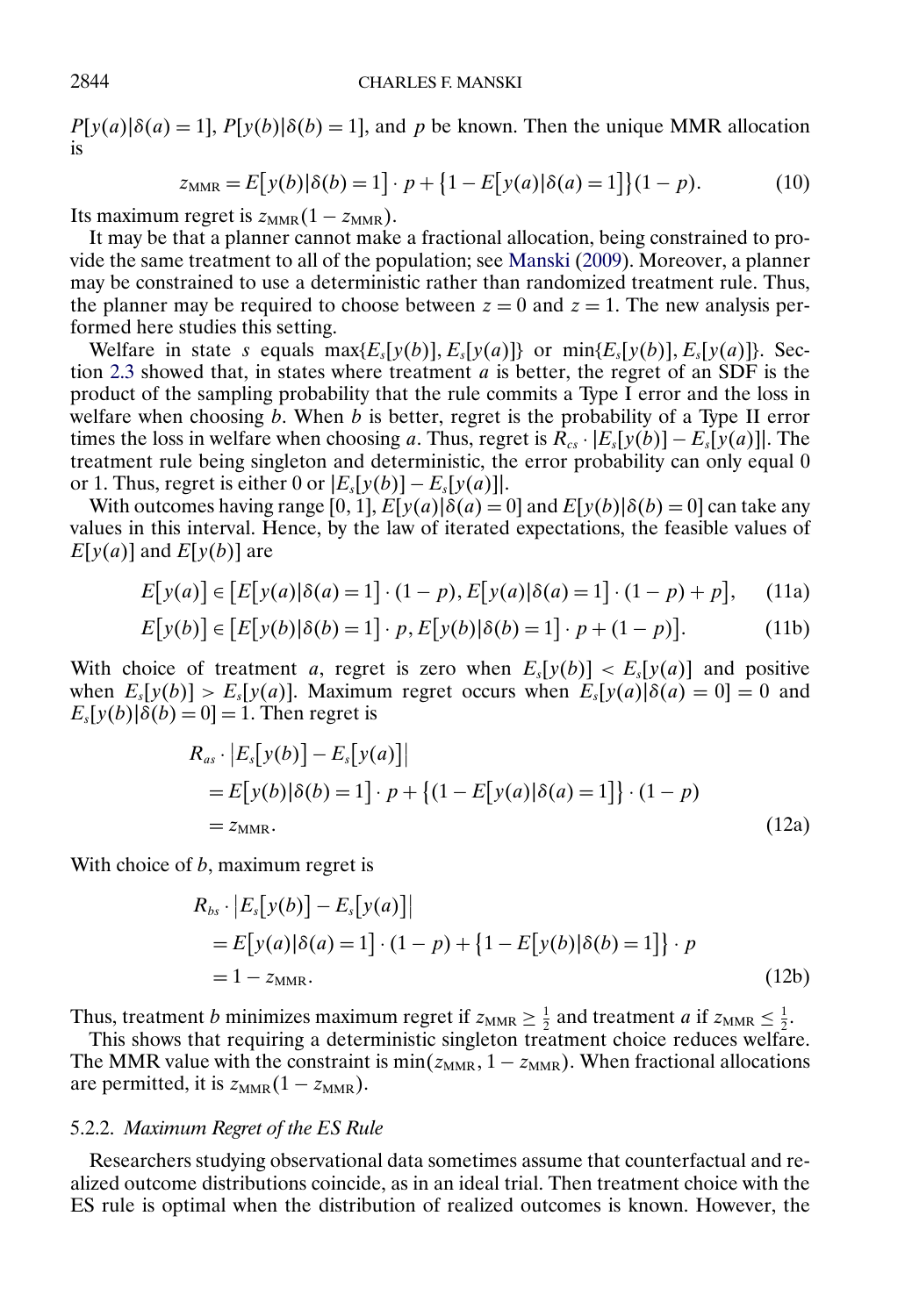<span id="page-18-0"></span>ES rule need not perform well with larger state spaces. I examine the setting in which all counterfactual outcome distributions are feasible.

Given knowledge of the distribution of realized outcomes, the ES rule chooses treatment b if  $E[y(b)|\delta(b) = 1] > E[y(a)|\delta(a) = 1]$  and a if  $E[y(b)|\delta(b) = 1] < E[y(a)|\delta(a) =$ 1]. Either choice is consistent with the rule if  $E[y(b)|\delta(b) = 1] = E[y(a)|\delta(a) = 1]$ .<sup>8</sup>

When  $p = \frac{1}{2}$ , the ES rule coincides with the deterministic singleton rule that minimizes maximum regret. We found above that treatment  $b$  minimizes maximum regret if  $z_{\text{MMR}} \ge \frac{1}{2}$  and treatment *a* if  $z_{\text{MMR}} \le \frac{1}{2}$ . When  $p = \frac{1}{2}$ , expression [\(10\)](#page-17-0) reduces to  $z_{\text{MMR}} = \frac{1}{2} \{ E[y(b) | \delta(b) = 1] - E[y(a) | \delta(a) = 1] \} + \frac{1}{2}.$ 

When  $p \neq \frac{1}{2}$ , the ES and MMR rules yield the same treatment choice in some cases but different choices in others. Both treatments are consistent with the ES rule if  $E[y(b)|\delta(b) = 1] = E[y(a)|\delta(a) = 1]$ . Both are consistent with the MMR rule when  $z_{\text{MMR}} = \frac{1}{2}$ . When  $E[y(a) | \delta(a) = 1] > E[y(b) | \delta(b) = 1]$ , the ES rule chooses treatment a. By [\(12a\)](#page-17-0), maximum regret is  $z_{MMR}$ . When  $E[y(b)|\delta(b) = 1] > E[y(a)|\delta(a) = 1]$ , the ES rule chooses b. By [\(12b\)](#page-17-0), maximum regret is  $1 - z_{MMR}$ .

### 5.2.3. *Illustration: Sentencing and Recidivism*

To illustrate, I use the [Manski and Nagin](#page-26-0) [\(1998\)](#page-26-0) analysis of sentencing and recidivism of juvenile offenders in Utah. The treatments are sentencing options. Judges in Utah have had the discretion to order varying sentences for juvenile offenders. Some offenders are sentenced to residential confinement  $(a)$  and others are given sentences with no confinement (b). One possible counterfactual policy would replace judicial discretion with a mandate that all offenders be confined. Another might mandate no confinement.

To compare these mandates, we took the outcome of interest to be recidivism in the two-year period following sentencing. Let  $y = 1$  if an offender commits no new offense and  $y = 0$  otherwise. We obtained data on the sentences received and the outcomes realized by all male offenders in Utah born from 1970 through 1974 and convicted of offenses before age 16. The data reveal that 11 percent of the offenders were confined and that 23 percent of these persons did not offend again in the two years following sentencing. The remaining 89 percent were not confined and 41 percent of these persons did not offend again. Thus,  $P[y(a)|\delta(a) = 1] = 0.23$ ,  $P[y(b)|\delta(b) = 1] = 0.41$ , and  $p = 0.89$ .

Reviewing the criminology literature, we found little research on sentencing practices and disparate predictions of treatment response. Hence, we performed partial identification analysis of treatment response, assuming no knowledge of counterfactual outcomes. This makes the present analysis applicable. Equation [\(12a\)](#page-17-0) shows that the maximum regret of treatment a is  $(0.41)(0.89) + 0.11 - (0.23)(0.11) = 0.45$ . Equation [\(12b\)](#page-17-0) shows that the maximum regret of b is  $(0.23)(0.11) + 0.89 - (0.41)(0.89) = 0.55$ . Hence, treatment a minimizes maximum regret.

Suppose one assumes, without basis, that Utah judges have sentenced offenders randomly to treatments a and b. One then might use the ES rule to choose between the two. Given that  $0.41 > 0.23$ , the result is choice of treatment b. Thus, the ES rule selects the treatment that is inferior from the minimax-regret perspective.

#### 5.3. *Treatment Choice With Observational Sample Data*

The above analysis assumes knowledge of p,  $E[y(a)|\delta(a) = 1]$ , and  $E[y(b)|\delta(b) = 1]$ . Suppose that one only observes a random sample of the population. Sample data do

<sup>&</sup>lt;sup>8</sup>Maximum regret when  $E[y(b)]\delta(b) = 1] = E[y(a)]\delta(a) = 1$  differs depending on whether a planner chooses a specified treatment or randomizes. Randomizing yields smaller maximum regret.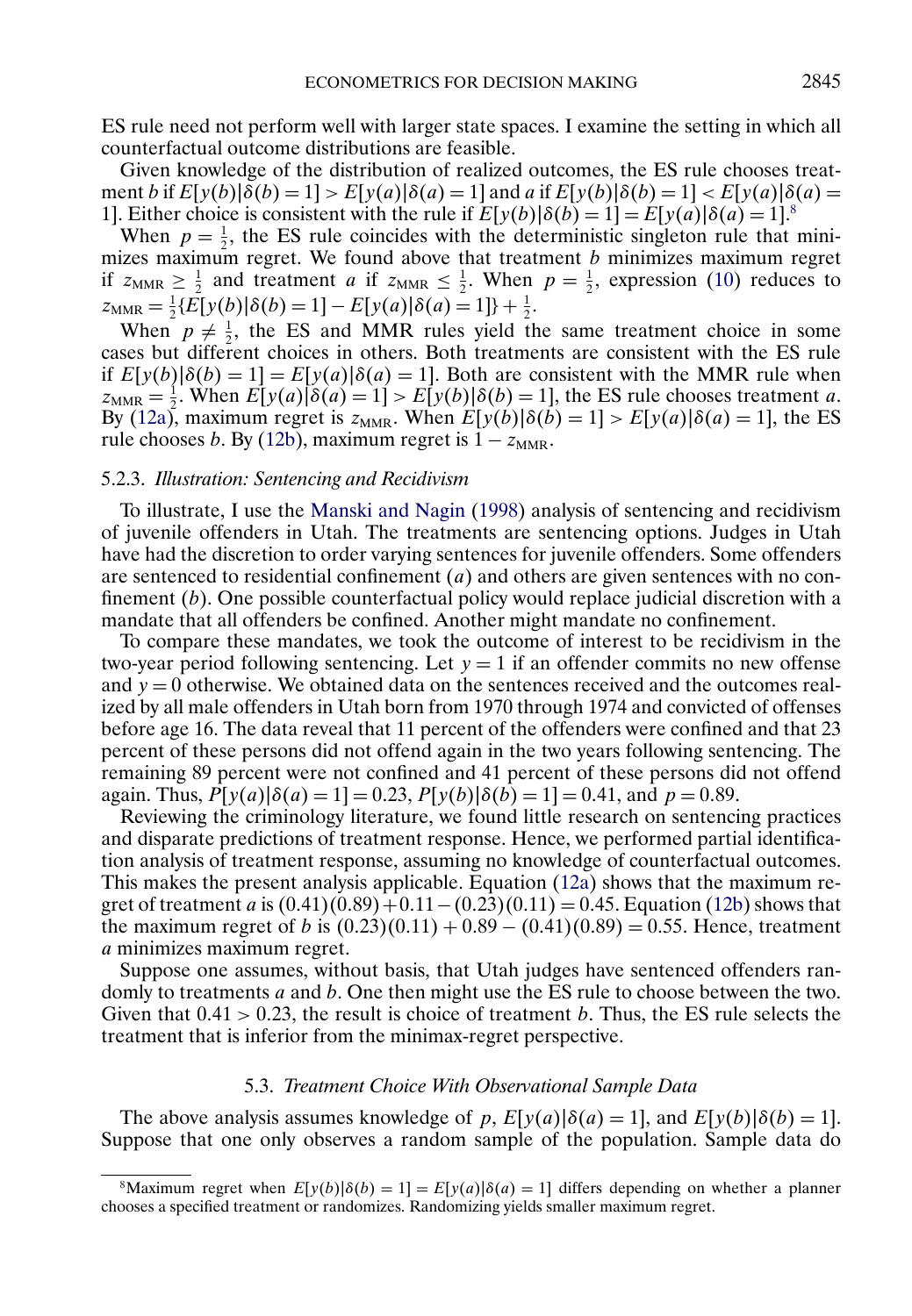<span id="page-19-0"></span>not reveal population distributions, so the state space has the higher-dimensional form  ${P_s[y(a)|\delta(a) = 1], P_s[y(a)|\delta(a) = 0], P_s[y(b)|\delta(b) = 1], P_s[y(b)|\delta(b) = 0], p_s, s \in S}.$ 

Considering a planner who can make a fractional treatment allocation, [Manski](#page-25-0) [\(2007,](#page-25-0) Proposition 2) proved that choosing the sample analog of  $z<sub>MMR</sub>$  as the treatment allocation yields the same maximum regret as does  $z_{MMR}$ . Here is the reasoning. The sample analog of  $z_{MMR}$  is

$$
z_N = E_N[y(b)|\delta(b) = 1] \cdot p_N + \{1 - E_N[y(a)|\delta(a) = 1]\}(1 - p_N)
$$
  
= 
$$
E_N[y(b) \cdot \delta(b)] - E_N[y(a) \cdot \delta(a)] + (1 - p_N).
$$
 (13)

The second equality shows that  $E(z_N) = z_{MMR}$ . This and the fact that welfare is linear in  $z<sub>MMR</sub>$  imply that the finite-sample maximum regret achieved by  $z<sub>N</sub>$  equals the maximum regret achieved by  $z_{MMR}$ .

This finding extends to settings where a planner is not permitted to make a fractional allocation but can make a randomized singleton treatment choice. It is easy to modify  $z_N$ to obtain an MMR randomized singleton rule. Let  $u$  be a uniform random variable drawn independently of the sample data. Consider the rule  $z_{Nu} \equiv 1[u \le z_N]$ . Then  $E(z_{Nu} | z_N) =$  $z_N$  and  $E(z_{Nu}) = E[E(z_{Nu}|z_N)] = E(z_N) = z_{MMR}$ .

Now suppose that a planner is constrained to choose a singleton function of the empirical distribution of realized outcomes and treatments. Thus, randomization with an independent uniform random variable is not permitted. The ES rule remains feasible. Another possibility, which I call the asymptotic minimax-regret ( $AMMR$ ) rule, chooses b if  $z_N > \frac{1}{2}$  and a if  $z_N < \frac{1}{2}$ , with a specified default choice if  $z_N = \frac{1}{2}$ .

Algebraic computation of the maximum regret of the AMMR and ES rules appears intractable, a difficulty being that state-dependent error probabilities generally do not have explicit forms. [Litvin and Manski](#page-25-0) [\(2021\)](#page-25-0) documented an algorithm coded in STATA for numerical computation of the maximum regret of these and other user-specified treatment rules in settings with binary outcomes. Coding for the AMMR, ES, and some decision rules using instrumental variables is built in.

The program uses Monte Carlo integration to approximate error probabilities for a specified rule. Maximum regret is approximated by computing regret on a grid that discretizes the state space. The state space specifies feasible values for the five Bernoulli distributions  $\{P_s[y(a)|\delta(a) = 1], P_s[y(a)|\delta(a) = 0], P_s[y(b)|\delta(b) = 1], P_s[y(b)|\delta(b) = 0\}$ 0],  $P_s[\delta(b) = 1]$ ,  $s \in S$ . A user can place a flexible set of constraints on the feasible distributions. One may place lower/upper bounds on the values of the Bernoulli probabilities. One may bound the difference between the distributions of realized and counterfactual outcomes.

Tables [III](#page-20-0) and [IV](#page-20-0) use the program to compute the maximum regret of the AMMR and ES rules. Panels A and B of each table differ in the feasible outcome distributions. All distributions are feasible in Panel A. Panel B assumes that  $-\frac{1}{2} \le P[y(t) = 1|\delta(t)]$ 1] –  $P[y(t) = 1 | \delta(t) = 0] \le \frac{1}{2}$ ,  $t \in \{a, b\}$ . Each row of a table specifies a sample size N, in increments of 25 from 25 to 100. Each column is a value of  $p$ , in increments of 0.1 from 0.5 to 0.9. It is unnecessary to consider values of  $p$  below 0.5 because the state space in each panel views the two treatments symmetrically; hence, maximum regret is the same for *p* and  $1 - p$ .

Given values for  $N$  and  $p$ , a cell entry presents the approximate value of maximum regret across feasible values of  $\{P[y(t)|\delta(t) = 1], P[y(t)|\delta(t) = 0]\}, t \in \{a, b\}.$  In each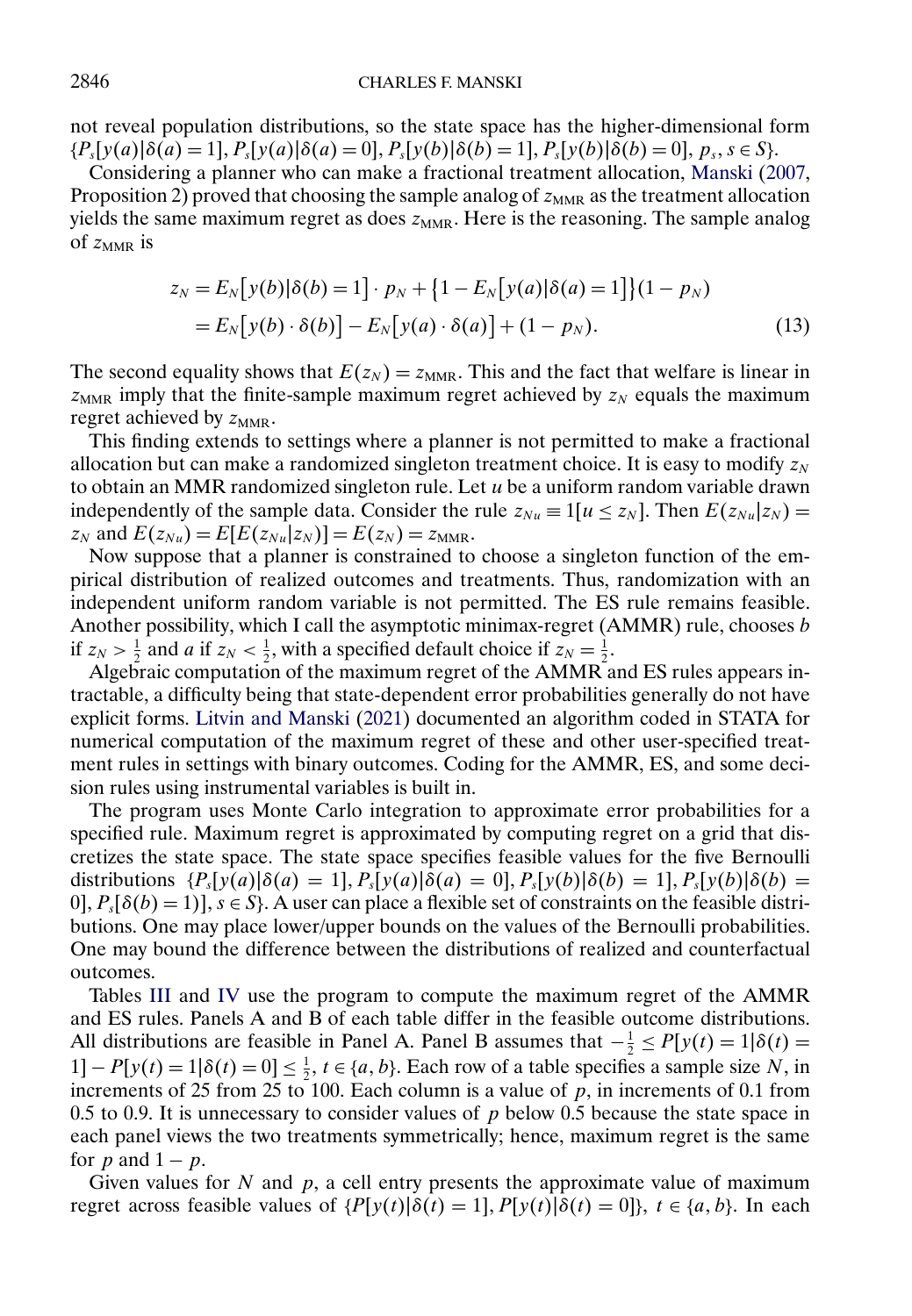<span id="page-20-0"></span>

|     | $\boldsymbol{p}$ |                                                                                                              |                                        |        |        |  |  |  |
|-----|------------------|--------------------------------------------------------------------------------------------------------------|----------------------------------------|--------|--------|--|--|--|
| N   | 0.5              | 0.6                                                                                                          | 0.7                                    | 0.8    | 0.9    |  |  |  |
|     |                  |                                                                                                              | (A) Unrestricted Outcome Distributions |        |        |  |  |  |
| 25  | 0.3416           | 0.3441                                                                                                       | 0.3421                                 | 0.3428 | 0.3469 |  |  |  |
| 50  | 0.3747           | 0.3782                                                                                                       | 0.3773                                 | 0.3792 | 0.3777 |  |  |  |
| 75  | 0.3903           | 0.3887                                                                                                       | 0.3899                                 | 0.3892 | 0.3899 |  |  |  |
| 100 | 0.4023           | 0.4021                                                                                                       | 0.4011                                 | 0.4026 | 0.4022 |  |  |  |
|     |                  | (B) $-\frac{1}{2} \le P[y(t) = 1 \delta(t) = 1] - P[y(t) = 1 \delta(t) = 0] \le \frac{1}{2}, t \in \{a, b\}$ |                                        |        |        |  |  |  |
| 25  | 0.2772           | 0.2905                                                                                                       | 0.3041                                 | 0.3178 | 0.3313 |  |  |  |
| 50  | 0.3126           | 0.3290                                                                                                       | 0.3421                                 | 0.3534 | 0.3646 |  |  |  |
| 75  | 0.3277           | 0.3397                                                                                                       | 0.3523                                 | 0.3648 | 0.3774 |  |  |  |
| 100 | 0.3402           | 0.3577                                                                                                       | 0.3713                                 | 0.3852 | 0.3927 |  |  |  |

TABLE III MAXIMUM REGRET OF THE AMMR RULE.

state, regret is approximated by Monte Carlo integration across 5000 simulated samples.<sup>9</sup> Maximum regret across feasible Bernoulli distributions is approximated by maximizing over a grid of 25 values for each Bernoulli parameter. Someone who does not know p but who finds it credible to bound it can approximate maximum regret at a specified sample size by the maximum entry across the relevant column cells of the table.

Table IIIA has many interesting features. The maximum regret of the AMMR rule varies negligibly with  $p$ . For each value of  $p$ , maximum regret rises rather than falls with N, increasing from about 0.34 at  $N = 25$  to 0.40 at  $N = 100$ . Part of the explanation is that sampling variation makes the rule more randomized for small  $N$  and less so for large N. In the polar case  $N = 1$ , the AMMR rule coincides with the randomized single-

|     | p      |                                                                                                              |                                        |        |        |  |  |  |
|-----|--------|--------------------------------------------------------------------------------------------------------------|----------------------------------------|--------|--------|--|--|--|
| N   | 0.5    | 0.6                                                                                                          | 0.7                                    | 0.8    | 0.9    |  |  |  |
|     |        |                                                                                                              | (A) Unrestricted Outcome Distributions |        |        |  |  |  |
| 25  | 0.5000 | 0.6000                                                                                                       | 0.7000                                 | 0.8000 | 0.9000 |  |  |  |
| 50  | 0.5000 | 0.6000                                                                                                       | 0.7000                                 | 0.8000 | 0.9000 |  |  |  |
| 75  | 0.5000 | 0.6000                                                                                                       | 0.7000                                 | 0.8000 | 0.9000 |  |  |  |
| 100 | 0.5000 | 0.6000                                                                                                       | 0.7000                                 | 0.8000 | 0.9000 |  |  |  |
|     |        | (B) $-\frac{1}{2} \le P[y(t) = 1 \delta(t) = 1] - P[y(t) = 1 \delta(t) = 0] \le \frac{1}{2}, t \in \{a, b\}$ |                                        |        |        |  |  |  |
| 25  | 0.2791 | 0.3000                                                                                                       | 0.3500                                 | 0.4000 | 0.4500 |  |  |  |
| 50  | 0.3086 | 0.3075                                                                                                       | 0.3500                                 | 0.4000 | 0.4500 |  |  |  |
| 75  | 0.3280 | 0.3243                                                                                                       | 0.3500                                 | 0.4000 | 0.4500 |  |  |  |
| 100 | 0.3381 | 0.3375                                                                                                       | 0.3500                                 | 0.4000 | 0.4500 |  |  |  |

TABLE IV MAXIMUM REGRET OF THE ES RULE.

<sup>&</sup>lt;sup>9</sup>To create a simulated sample, the program draws N observations { $\delta_i$ ,  $i = 1, ..., N$ } from  $P_s[\delta(b) = 1]$ . Let  $K = \sum_i \delta_i$ . It draws K observations  $\{y_i, i = 1, ..., K\}$  from  $P_s[y(b)]\delta(b) = 1$  and  $N - K$  from  $P_s[y(a)]\delta(a) =$ 1]. It is possible that  $K = 0$  or N, so the treatment rule must be defined for these cases. The program uses the simulated realizations of  $(\delta, y)$  to compute a simulated treatment choice. For a specified positive integer T, the program repeats the above  $T$  times and uses the  $T$  simulated treatment choices to approximate regret in state s.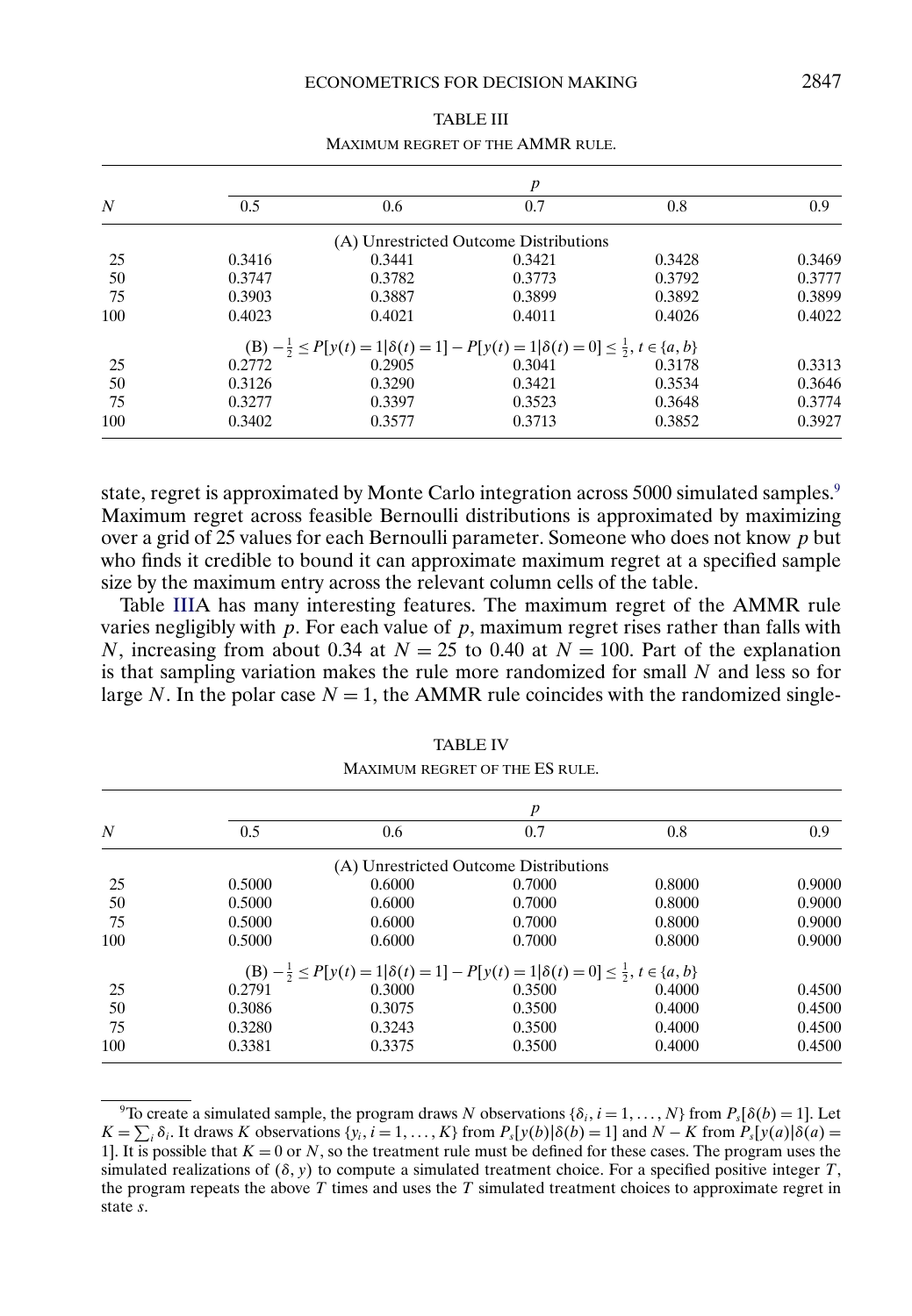<span id="page-21-0"></span>ton rule  $z_N$ , which has maximum regret  $\frac{1}{4}$  for all values of  $p^{10}$  As  $N \to \infty$ , the AMMR rule approaches the MMR deterministic singleton rule, which has maximum regret  $\frac{1}{2}$  for all values of  $p^{11}$ .

Table [IIIB](#page-20-0) constrains the state space to bound the difference between realized and counterfactual outcome distributions. This mitigates the identification problem. The restriction reduces maximum regret moderately when  $p = 0.5$ , but only negligibly when  $p = 0.9$ .

Tables [IVA](#page-20-0) and [IVB](#page-20-0) consider the ES rule. Section [5.2.2](#page-17-0) considered this rule when the distribution of realized outcomes is known. It was shown that maximum regret equals  $z<sub>MMR</sub>$  or  $1 - z<sub>MMR</sub>$ . Holding p fixed, maximum regret across all values of  $E[y(a)]\delta(a) = 1$ and  $E[y(b)|\delta(b) = 1]$  is max $(p, 1-p)$ . Table [IVA](#page-20-0) shows that this is also maximum regret for the finite-sample ES rule.<sup>12</sup> Table [IVB](#page-20-0) shows that bounding the difference between realized and counterfactual distributions reduces maximum regret. The findings are subtle due to the small-sample effect of constraining the state space, with different behavior for  $p = 0.5$  and 0.6 than for  $p \ge 0.76$ .

#### 6. CONCLUSION

To reiterate, use of statistical decision theory to evaluate econometric models is conceptually simple. A planner specifies a state space listing all states of nature deemed feasible. One evaluates the performance of any SDF by the state-dependent vector of expected welfare that it yields. One evaluates model-based SDFs by their performance across the state space, not across the model space.

The primary challenge to use of statistical decision theory is computational. In his discussion sketching application of statistical decision theory to prediction, [Haavelmo](#page-25-0) [\(1944\)](#page-25-0) remarked that such application (p. 111): "although simple in principle, will in general involve considerable mathematical problems and heavy algebra." Many mathematical operations that were infeasible in 1944 are tractable now, as a result of advances in analytical and numerical methods. The advances include important theorems yielding useful largedeviations bounds and local-asymptotic approximations, as well as revolutionary developments in computer capabilities that enable approximate numerical solution of decision problems. Hence, it has increasingly become possible to use statistical decision theory when performing econometric research that aims to inform decision making. Future advances should continue to expand the scope of applications.

<sup>&</sup>lt;sup>10</sup>When  $N = 1$ ,  $z_N$  can only take the value 0 or 1. Hence,  $z_N = 1[z_N > \frac{1}{2}]$ . For any value of N, the maximum regret of  $z_N$  given knowledge of the distribution of realized outcomes is  $z_{MMR}(1 - z_{MMR})$ . Maximum regret across all  $\{p, E[y(a)|\delta(a) = 1], E[y(b)|\delta(b) = 1]\}$  is  $\frac{1}{4}$ , which occurs when  $z_{MMR} = \frac{1}{2}$ . This occurs for every p when  $E[y(a)|\delta(a) = 1] = E[y(b)|\delta(b) = 1] = \frac{1}{2}$ .

 $11$  Given knowledge of the distribution of realized outcomes, the maximum regret of the MMR deterministic singleton rule is min( $z_{\text{MMR}}, 1 - z_{\text{MMR}}$ ). Maximum regret across all { $p$ ,  $E[y(a)|\delta(a) = 1]$ ,  $E[y(b)|\delta(b) = 1]$ } is  $\frac{1}{2}$  which occurs when  $z_{\text{MMR}} = \frac{1}{2}$ . This occurs for every n when  $E[y(a)|\delta(a) = 1] - E[y(b)|\delta(b) = 1] - \frac{1$  $\frac{1}{2}$ , which occurs when  $z_{\text{MMR}} = \frac{1}{2}$ . This occurs for every p when  $E[y(a)|\delta(a) = 1] = E[y(b)|\delta(b) = 1] = \frac{1}{2}$ 

 $12$ The ES rule does not benefit in small samples from the randomizing effect of random sampling because the states yielding maximum regret are polar ones where  $E[y(a)|\delta(a) = 1]$  and  $E[y(b)|\delta(b) = 1]$  equal 0 or 1. Holding p fixed, the supremum of regret across  $\{E[y(a)|\delta(a) = 1], E[y(b)|\delta(b) = 1]\}$  such that  $E[y(a)|\delta(a) = 1]$  $1] > E[y(b)|\delta(b) = 1]$  is p when  $p > \frac{1}{2}$  and  $1 - p$  when  $p < \frac{1}{2}$ . The former occurs when  $E[y(a)|\delta(a) = 1] = 1$ and  $E[y(b)|\delta(b) = 1] \rightarrow 1$  and the latter when  $E[y(b)|\delta(b) = 1] = 0$  and  $E[y(a)|\delta(a) = 1] \rightarrow 0$ . The supremum of regret across  $\{E[y(a)|\delta(a) = 1], E[y(b)|\delta(b) = 1]\}$  such that  $E[y(b)|\delta(b) = 1] > E[y(a)|\delta(a) = 1]$  is again p when  $p > \frac{1}{2}$  and  $1-p$  when  $p < \frac{1}{2}$ . The former occurs when  $E[y(a)|\delta(a) = 1] = 0$  and  $E[y(b)|\delta(b) = 1] \to 0$ and the latter when  $E[y(b)|\delta(b) = 1] = 1$  and  $E[y(a)|\delta(a) = 1] \rightarrow 1$ .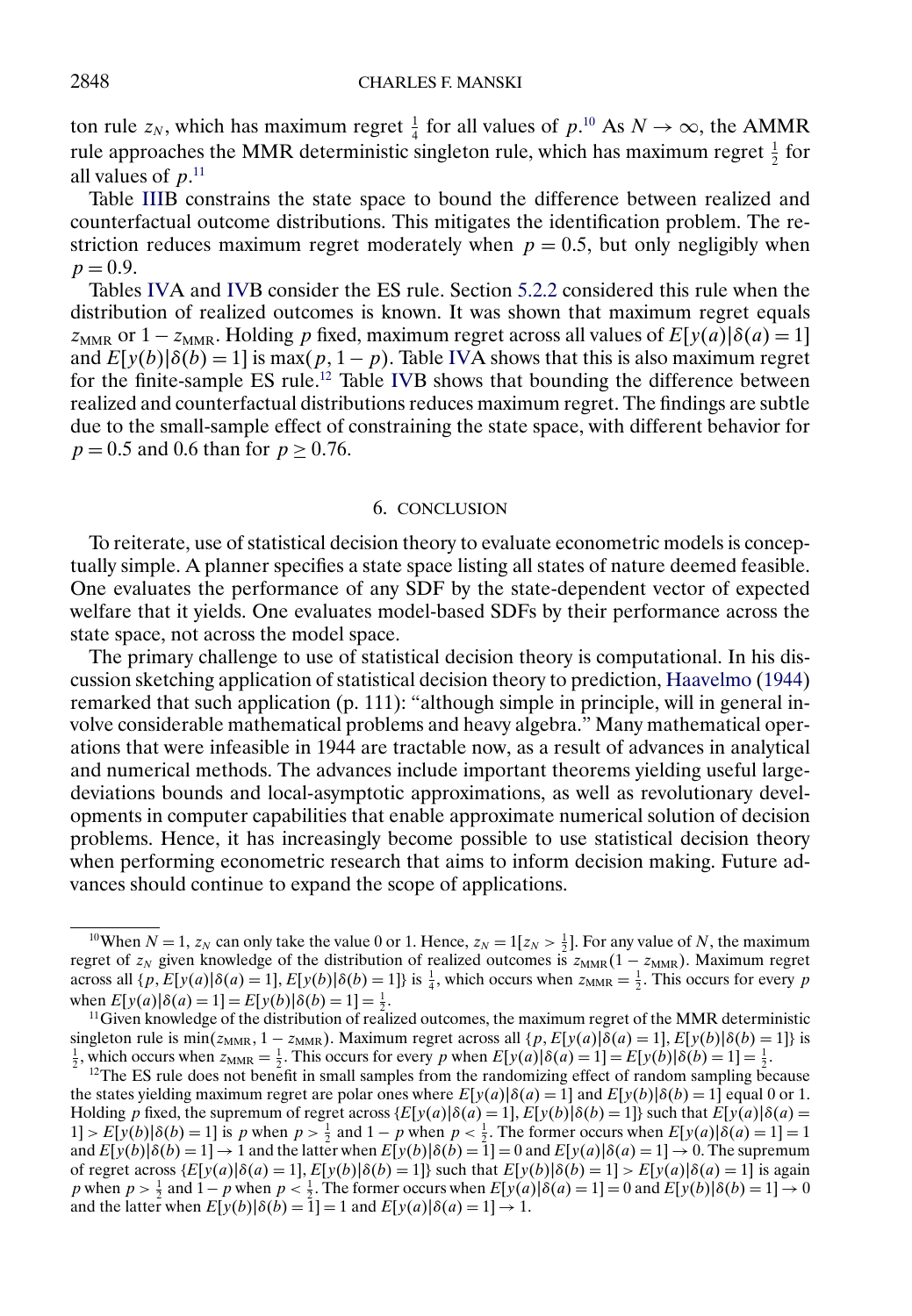#### <span id="page-22-0"></span>APPENDIX: FURTHER DISCUSSION OF STATISTICAL DECISION THEORY

## A.1. *Bayes Decisions*

Supposing that one wants to minimize loss rather than maximize welfare, research in statistical decision theory often refers to [\(4\)](#page-4-0) as minimization of *Bayes risk*. This term may seem odd given the absence of reference to Bayesian inference. Criterion [\(4\)](#page-4-0) places a distribution on the state space ex ante and optimizes subjective average welfare. No posterior distribution computed after observation of data appears.

Justification for use of the word *Bayes* rests on a mathematical result relating [\(4\)](#page-4-0) to conditional Bayes decision making. Here one performs Bayesian inference, using the likelihood function for the observed data to transform the prior distribution on S into a posterior distribution. One then chooses an action that maximizes posterior subjective welfare. See, for example, the seminal text of [DeGroot](#page-24-0) [\(1970\)](#page-24-0) on *Optimal Statistical Decisions* or discussions of applications to randomized trials in [Spiegelhalter, Freedman, and Parmar](#page-26-0) [\(1994\)](#page-26-0), [Cheng, Su, and Berry](#page-24-0) [\(2003\)](#page-24-0), and [Scott](#page-26-0) [\(2010\)](#page-26-0). The conditional Bayes perspective has long been used to study not only static decisions but also sequential ones, formalized as dynamic programming problems. These include problems of sequential experimentation, sometimes called *bandit problems*.

As described above, conditional Bayes decision making is unconnected to Wald's frequentist statistical decision theory. However, suppose that the set of feasible SDFs is unconstrained and that certain regularity conditions hold. Then Fubini's theorem shows that the conditional Bayes decision for each possible data realization solves Wald's problem of maximization of subjective average welfare. See [Berger](#page-24-0) [\(1985,](#page-24-0) Section 4.4.1) for general analysis and [Chamberlain](#page-24-0) [\(2007\)](#page-24-0) for application to a linear econometric model with instrumental variables. On the other hand, [Kitagawa and Tetenov](#page-25-0) [\(2018\)](#page-25-0), [Athey and Wa](#page-24-0)[ger](#page-24-0) [\(2021\)](#page-24-0), and [Mbakop and Tabord-Meehan](#page-26-0) [\(2021\)](#page-26-0) studied problems in which the set of feasible SDFs is constrained. Then [\(4\)](#page-4-0) need not yield the same actions as conditional Bayes decisions.

The equivalence of criterion [\(4\)](#page-4-0) and conditional Bayes decisions holds under specified conditions. Philosophical advocates of the conditional Bayes paradigm go beyond the mathematics. They assert as an axiom that decision making should condition on observed data and should not perform frequentist thought experiments examining how SDFs perform in repeated sampling; see [Berger](#page-24-0) [\(1985,](#page-24-0) Chapter 1).

Considering the mathematical equivalence of minimization of Bayes risk and conditional Bayes decisions, Berger asserted that the conditional Bayes perspective is "correct," and the Wald frequentist perspective "bizarre." He stated (p. 160): "from the conditional perspective together with the utility development of loss, the *correct* way to view the situation is that of minimizing  $\rho(\pi(\theta|x), a)$ . One should condition on what is known, namely x ... and average the utility over what is unknown, namely  $\theta$ . The desire to minimize  $r(\pi, \delta)$ would be deemed rather bizarre from this perspective." Here a is an action, x is data,  $\theta$  is a state of nature,  $\pi(\theta|x)$  is the posterior distribution on the state space,  $\rho$  is posterior loss with choice of action a,  $\delta$  is an SDF,  $\pi$  is the prior distribution on S, and  $r(\pi, \delta)$  is Bayes risk.

I view Berger's normative statement to be overly enthusiastic for two reasons. First, the statement does not address how decisions should be made when part of the decision is choice of a procedure to collect data, as in experimental design. Such decisions must be made ex ante, before collecting data. Hence, frequentist consideration of the performance of SDFs across possible realizations of the data is inevitable. Berger recognized this in his chapter on "Preposterior and Sequential Analysis."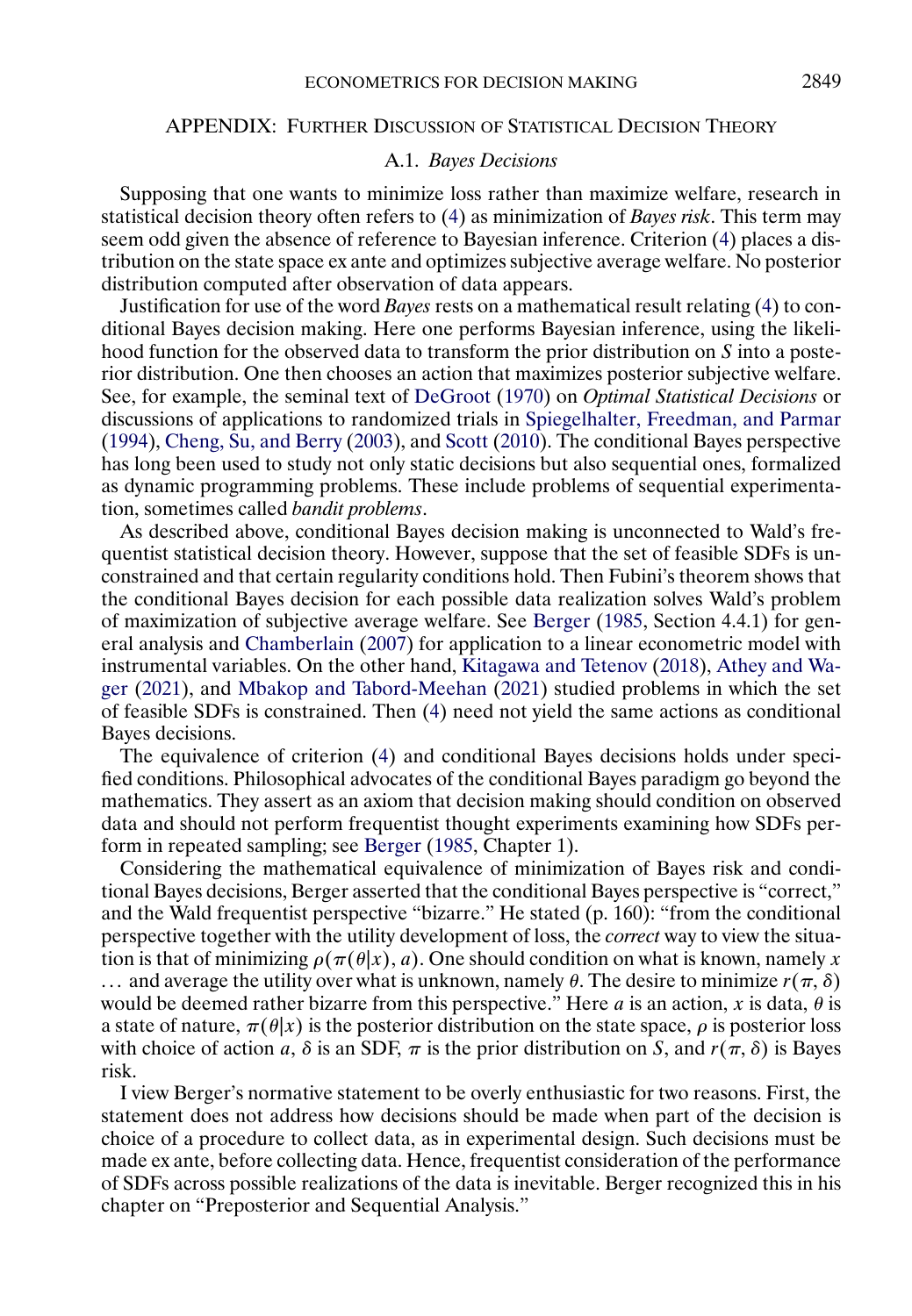<span id="page-23-0"></span>Second, the Bayesian prescription for conditioning decision making on sample data presumes that the planner feels able to place a credible subjective prior distribution on the state space. Bayesians have long struggled to provide guidance on specification of priors and the matter continues to be controversial. When one finds it difficult to assert a credible subjective distribution, Bayesians may suggest use of some default distribution, called a "reference" or "conventional" or "objective" prior; see [Berger](#page-24-0) [\(2006\)](#page-24-0). However, there is no consensus on the prior that should play this role. The chosen prior affects decisions.

## A.2. *Maximin and Minimax Regret*

Concern with specification of priors motivated [Wald](#page-26-0) [\(1950\)](#page-26-0) to study the minimax criterion, writing (p. 18): "a minimax solution seems, in general, to be a reasonable solution of the decision problem when an a priori distribution . . . does not exist or is unknown to the experimenter." I similarly am concerned with decision making with no subjective distribution on states. However, I have mainly measured the performance of SDFs by maximum regret rather than by minimum expected welfare. The maximin and MMR criteria are equivalent only in special cases, particularly when optimal welfare is invariant across states. They differ more generally. Whereas maximin considers only the worst outcome that an action may yield across states, MMR considers the worst outcome relative to what is achievable in a given state.

Practical and conceptual reasons motivate focus on maximum regret. From a practical perspective, MMR decisions behave more reasonably than do maximin ones in the important context of treatment choice with data from randomized trials. In common settings with balanced designs, the MMR rule is well approximated by the empirical success rule, which chooses the treatment with the highest observed average outcome in the trial; see Section [5.](#page-15-0) In contrast, the maximin criterion ignores the trial data, whatever they may be. This was recognized verbally by [Savage](#page-26-0) [\(1951\)](#page-26-0), who stated that the criterion is "ultrapessimistic" and wrote (p. 63): "it can lead to the absurd conclusion in some cases that no amount of relevant experimentation should deter the actor from behaving as though he were in complete ignorance." Savage did not flesh out this statement, but it is easy to show that this occurs with trial data; see [Manski](#page-25-0) [\(2004\)](#page-25-0).

The conceptual appeal of using maximum regret to measure performance is that it quantifies how lack of knowledge of the true state of nature diminishes the quality of decisions. The term "maximum regret" is a shorthand for the maximum sub-optimality of a decision criterion across the feasible states of nature. An SDF with small maximum regret is uniformly near-optimal across all states. This is a desirable property. Minimax regret has drawn diverse reactions from decision theorists. In a famous early critique, [Chernoff](#page-24-0) [\(1954\)](#page-24-0) observed that MMR decisions are not always consistent with the choice axiom known as independence of irrelevant alternatives (IIA). He considered this a serious deficiency. Chernoff's view has been endorsed by some modern decision theorists, such as [Binmore](#page-24-0) [\(2009\)](#page-24-0). However, [Sen](#page-26-0) [\(1993\)](#page-26-0) argued that adherence to axioms such as IIA does not per se provide a sound basis for evaluation of decision criteria. He asserted that consideration of the context of decision making is essential.

[Manski](#page-26-0) [\(2011\)](#page-26-0) argued that adherence to the IIA axiom is not a virtue per se. What matters is how violation of the axiom affects welfare. I observed that the MMR violation of the IIA axiom does not yield choice of a dominated SDF. The MMR decision is always undominated when it is unique. There generically exists an undominated MMR decision when the criterion has multiple solutions. Hence, I concluded that violation of the IIA axiom is not a sound rationale to dismiss minimax regret.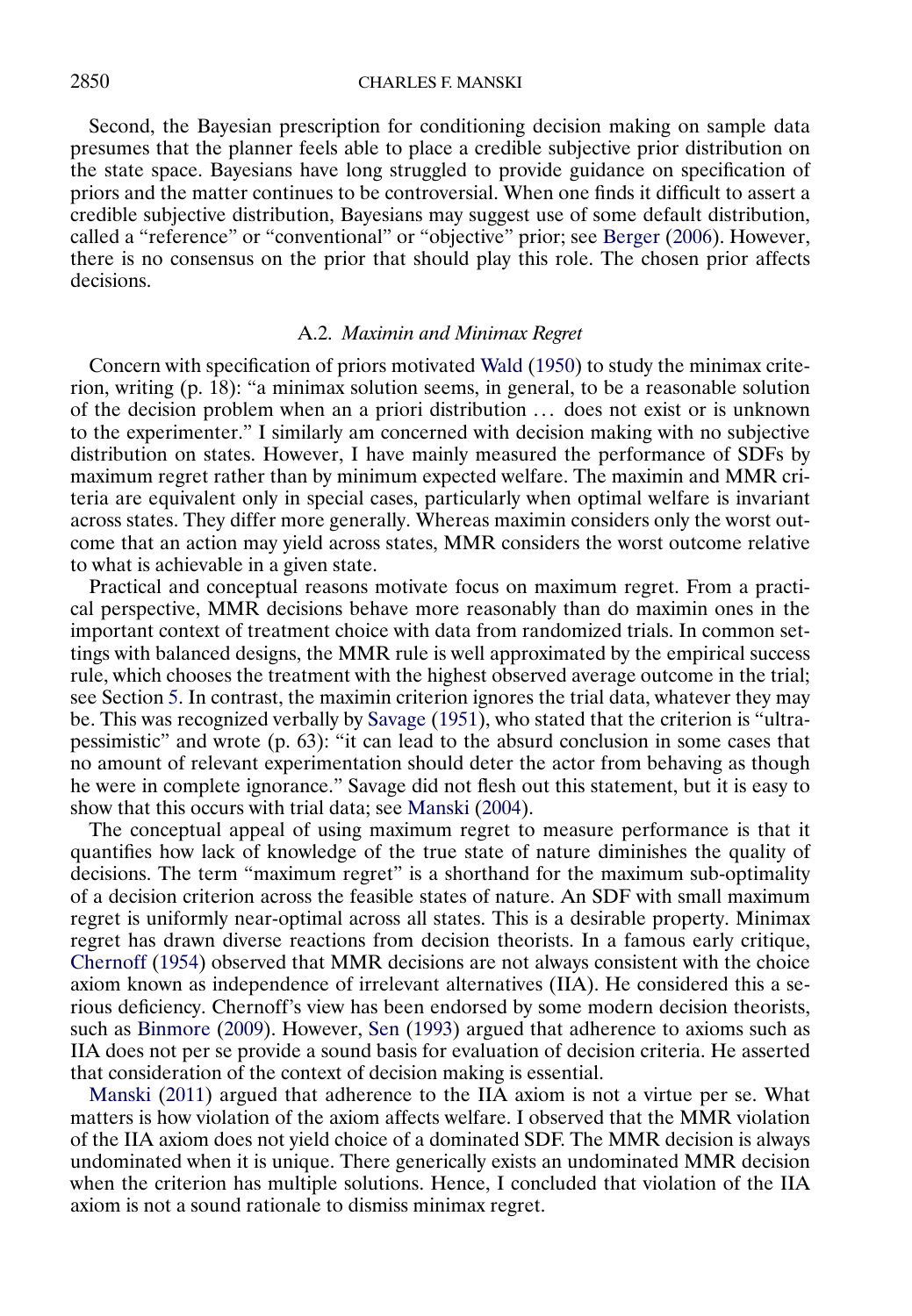#### A.3. *Choosing the Welfare Function, State Space, and Decision Criterion*

<span id="page-24-0"></span>Statistical decision theory views the welfare function, state space, and decision criterion as separate meta-choices made by a planner. It views these meta-choices as predetermined rather than matters to be studied within the theory. Arguably, planners might choose welfare functions, state spaces, and decision criteria jointly. A practical reason is that some joint choices yield decision problems that are easier to solve than others. A planner might find it desirable to make a joint choice that yields tractable solutions.

An issue for meta-choice is that some choices may not be implementable. Consider maximization of subjective expected welfare on a nonparametric state space. It is delicate to specify distributions on some nonparametric spaces. For example, the familiar notion of a flat prior may not be well-defined.

Another issue is that implementable choices which initially seem appealing may yield solutions that seem "unattractive" in some sense. An example is Savage's conclusion that maximin treatment choice with data from a randomized trial is unattractive because it ignores the data entirely. [Stoye](#page-26-0) [\(2009\)](#page-26-0) studied a more subtle case of decisions that ignore trial data entirely, occurring when members of the population have an observable covariate that is continuously distributed and when the state space does not constrain how treatment response varies with the covariate. His analysis focuses on MMR, but his method of proof uses the equivalence of MMR to maximization of subjective expected welfare with a certain worst-case prior. Hence, his result also holds for this case of maximization of subjective expected welfare.

#### **[REFERENCES](http://www.e-publications.org/srv/ecta/linkserver/setprefs?rfe_id=urn:sici%2F0012-9682%282021%2989%3A6%3C2827%3AEFDMBF%3E2.0.CO%3B2-R)**

- ANGRIST, J., K. GRADDY, AND G. IMBENS [\(2000\): "The Interpretation of Instrumental Variables Estimators in](http://www.e-publications.org/srv/ecta/linkserver/openurl?rft_dat=bib:1/Angetal2000&rfe_id=urn:sici%2F0012-9682%282021%2989%3A6%3C2827%3AEFDMBF%3E2.0.CO%3B2-R) [Simultaneous Equations Models With an Application to the Demand for Fish,"](http://www.e-publications.org/srv/ecta/linkserver/openurl?rft_dat=bib:1/Angetal2000&rfe_id=urn:sici%2F0012-9682%282021%2989%3A6%3C2827%3AEFDMBF%3E2.0.CO%3B2-R) *Review of Economic Studies*, [67, 499–527.](http://www.e-publications.org/srv/ecta/linkserver/openurl?rft_dat=bib:1/Angetal2000&rfe_id=urn:sici%2F0012-9682%282021%2989%3A6%3C2827%3AEFDMBF%3E2.0.CO%3B2-R) [\[2843\]](#page-16-0)
- ATHEY, S., AND S. WAGER [\(2021\): "Policy Learning With Observational Data,"](http://www.e-publications.org/srv/ecta/linkserver/openurl?rft_dat=bib:2/AthWag2021&rfe_id=urn:sici%2F0012-9682%282021%2989%3A6%3C2827%3AEFDMBF%3E2.0.CO%3B2-R) *Econometrica*, 89, 133–161. [\[2829,](#page-2-0)[2843,](#page-16-0)[2849\]](#page-22-0)
- BELL, D., H. RAIFFA, AND A. TVERSKY (1988): *Decision Making: Descriptive, Normative, and Prescriptive Interactions*. Cambridge: Cambridge University Press. [\[2829\]](#page-2-0)
- BERGER, J. (1985): *Statistical Decision Theory and Bayesian Analysis*. New York: Springer-Verlag. [\[2830,](#page-3-0)[2849\]](#page-22-0) [\(2006\): "The Case for Objective Bayesian Analysis,"](http://www.e-publications.org/srv/ecta/linkserver/openurl?rft_dat=bib:5/Ber2006&rfe_id=urn:sici%2F0012-9682%282021%2989%3A6%3C2827%3AEFDMBF%3E2.0.CO%3B2-R) *Bayesian Analysis*, 1, 385–402. [\[2850\]](#page-23-0)

BINMORE, K. (2009): *Rational Decisions*. Princeton: Princeton University Press. [\[2850\]](#page-23-0)

[BJERKHOLT, O. \(2007\): "Writing 'The Probability Approach' With Nowhere to Go: Haavelmo in the United](http://www.e-publications.org/srv/ecta/linkserver/openurl?rft_dat=bib:7/Bje2007&rfe_id=urn:sici%2F0012-9682%282021%2989%3A6%3C2827%3AEFDMBF%3E2.0.CO%3B2-R) States, 1939–1944," *[Econometric Theory](http://www.e-publications.org/srv/ecta/linkserver/openurl?rft_dat=bib:7/Bje2007&rfe_id=urn:sici%2F0012-9682%282021%2989%3A6%3C2827%3AEFDMBF%3E2.0.CO%3B2-R)*, 23, 775–837. [\[2828\]](#page-1-0)

(2010): "The 'Meteorological' and the 'Engineering' Type of Econometric Inference: A 1943 Exchange Between Trygve Haavelmo and Jakob Marschak," Memorandum, No. 2010,07, University of Oslo, Department of Economics, Oslo. [\[2827\]](#page-0-0)

[\(2015\): "Trygve Haavelmo at the Cowles Commission,"](http://www.e-publications.org/srv/ecta/linkserver/openurl?rft_dat=bib:9/Bje2015&rfe_id=urn:sici%2F0012-9682%282021%2989%3A6%3C2827%3AEFDMBF%3E2.0.CO%3B2-R) *Econometric Theory*, 31, 1–84. [\[2828\]](#page-1-0)

- [BLYTH, C. \(1970\): "On the Inference and Decision Models of Statistics,"](http://www.e-publications.org/srv/ecta/linkserver/openurl?rft_dat=bib:10/Bly1970&rfe_id=urn:sici%2F0012-9682%282021%2989%3A6%3C2827%3AEFDMBF%3E2.0.CO%3B2-R) *The Annals of Mathematical Statistics*, [41, 1034–1058.](http://www.e-publications.org/srv/ecta/linkserver/openurl?rft_dat=bib:10/Bly1970&rfe_id=urn:sici%2F0012-9682%282021%2989%3A6%3C2827%3AEFDMBF%3E2.0.CO%3B2-R) [\[2831\]](#page-4-0)
- BOX, G. (1979): "Robustness in the Strategy of Scientific Model Building," in *Robustness in Statistics*, ed. by R. Launer and G. Wilkinson. New York: Academic Press, 201–236. [\[2834\]](#page-7-0)
- [CHAMBERLAIN, G. \(2000a\): "Econometric Applications of Maxmin Expected Utility,"](http://www.e-publications.org/srv/ecta/linkserver/openurl?rft_dat=bib:12/Cha2000a&rfe_id=urn:sici%2F0012-9682%282021%2989%3A6%3C2827%3AEFDMBF%3E2.0.CO%3B2-R) *Journal of Applied Econometrics*[, 15, 625–644.](http://www.e-publications.org/srv/ecta/linkserver/openurl?rft_dat=bib:12/Cha2000a&rfe_id=urn:sici%2F0012-9682%282021%2989%3A6%3C2827%3AEFDMBF%3E2.0.CO%3B2-R) [\[2829](#page-2-0)[,2837\]](#page-10-0)
	- [\(2000b\): "Econometrics and Decision Theory,"](http://www.e-publications.org/srv/ecta/linkserver/openurl?rft_dat=bib:13/Cha2000b&rfe_id=urn:sici%2F0012-9682%282021%2989%3A6%3C2827%3AEFDMBF%3E2.0.CO%3B2-R) *Journal of Econometrics*, 95, 255–283. [\[2830\]](#page-3-0)
	- [\(2007\): "Decision Theory Applied to an Instrumental Variables Model,"](http://www.e-publications.org/srv/ecta/linkserver/openurl?rft_dat=bib:14/Cha2007&rfe_id=urn:sici%2F0012-9682%282021%2989%3A6%3C2827%3AEFDMBF%3E2.0.CO%3B2-R) *Econometrica*, 75, 609–652. [\[2829,](#page-2-0)[2849\]](#page-22-0)
- CHAMBERLAIN, G., AND A. MOREIRA [\(2009\): "Decision Theory Applied to a Linear Panel Data Model,"](http://www.e-publications.org/srv/ecta/linkserver/openurl?rft_dat=bib:15/ChaMor2009&rfe_id=urn:sici%2F0012-9682%282021%2989%3A6%3C2827%3AEFDMBF%3E2.0.CO%3B2-R) *[Econometrica](http://www.e-publications.org/srv/ecta/linkserver/openurl?rft_dat=bib:15/ChaMor2009&rfe_id=urn:sici%2F0012-9682%282021%2989%3A6%3C2827%3AEFDMBF%3E2.0.CO%3B2-R)*, 77, 107–133. [\[2829\]](#page-2-0)
- CHENG, Y., F. SU, AND D. BERRY [\(2003\): "Choosing Sample Size for a Clinical Trial Using Decision Analysis,"](http://www.e-publications.org/srv/ecta/linkserver/openurl?rft_dat=bib:16/Cheetal2003&rfe_id=urn:sici%2F0012-9682%282021%2989%3A6%3C2827%3AEFDMBF%3E2.0.CO%3B2-R) *Biometrika*[, 90, 923–936.](http://www.e-publications.org/srv/ecta/linkserver/openurl?rft_dat=bib:16/Cheetal2003&rfe_id=urn:sici%2F0012-9682%282021%2989%3A6%3C2827%3AEFDMBF%3E2.0.CO%3B2-R) [\[2849\]](#page-22-0)

[CHERNOFF, H. \(1954\): "Rational Selection of Decision Functions,"](http://www.e-publications.org/srv/ecta/linkserver/openurl?rft_dat=bib:17/Che1954&rfe_id=urn:sici%2F0012-9682%282021%2989%3A6%3C2827%3AEFDMBF%3E2.0.CO%3B2-R) *Econometrica*, 22, 422–443. [\[2850\]](#page-23-0)

DEGROOT, M. (1970): *Optimal Statistical Decisions*. New York: McGraw-Hill. [\[2849\]](#page-22-0)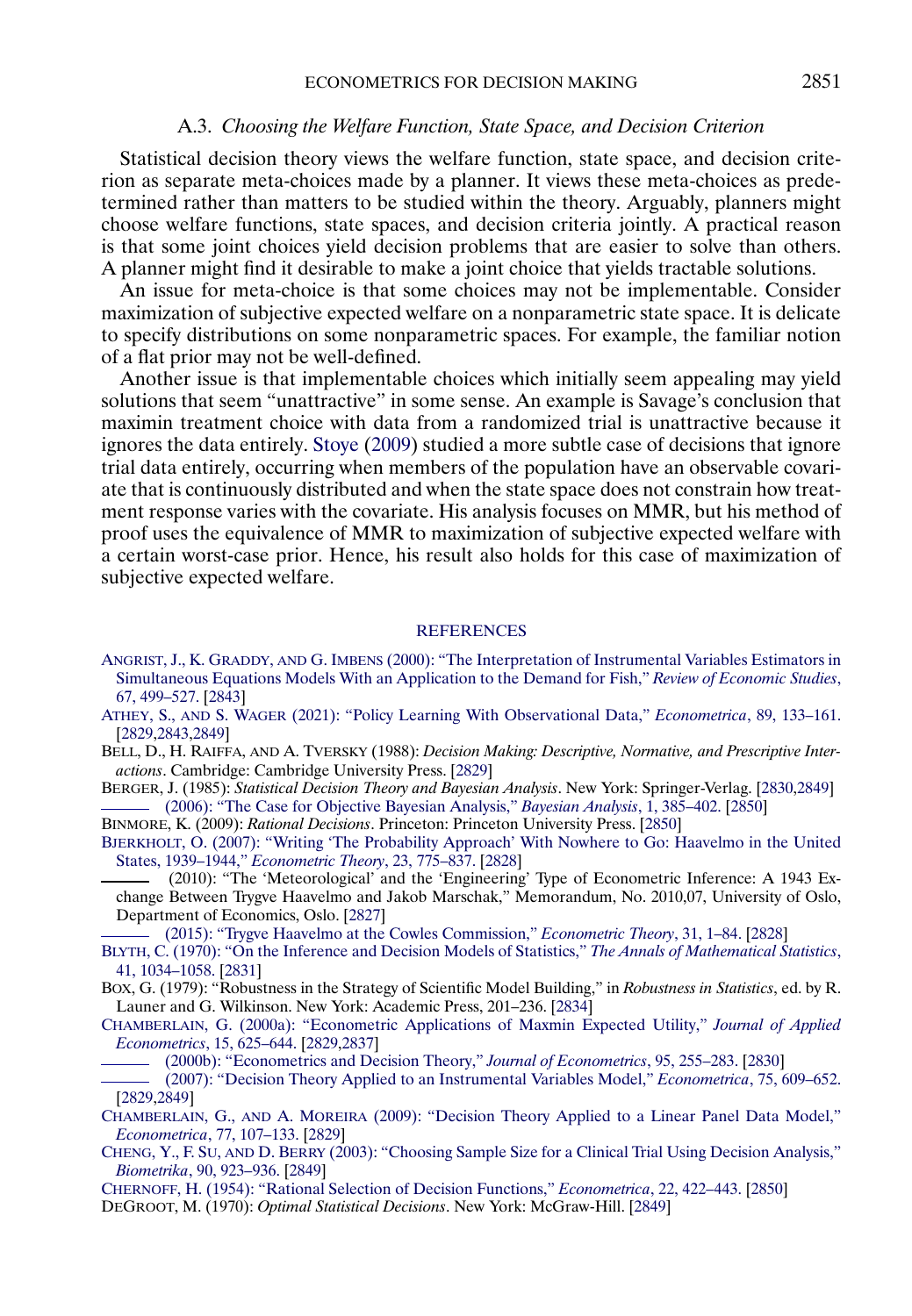<span id="page-25-0"></span>[DEMPSTER, A. \(1968\): "A Generalization of Bayesian Inference,"](http://www.e-publications.org/srv/ecta/linkserver/openurl?rft_dat=bib:19/Dem1968&rfe_id=urn:sici%2F0012-9682%282021%2989%3A6%3C2827%3AEFDMBF%3E2.0.CO%3B2-R) *Journal of the Royal Statistical Society, Series B*[, 30, 205–247.](http://www.e-publications.org/srv/ecta/linkserver/openurl?rft_dat=bib:19/Dem1968&rfe_id=urn:sici%2F0012-9682%282021%2989%3A6%3C2827%3AEFDMBF%3E2.0.CO%3B2-R) [\[2830\]](#page-3-0)

[DIEBOLD, F. \(2015\): "Comparing Predictive Accuracy, Twenty Years Later: A Personal Perspective on the Use](http://www.e-publications.org/srv/ecta/linkserver/openurl?rft_dat=bib:20/Die2015&rfe_id=urn:sici%2F0012-9682%282021%2989%3A6%3C2827%3AEFDMBF%3E2.0.CO%3B2-R) and Abuse of Diebold–Mariano Tests," *[Journal of Business and Economic Statistics](http://www.e-publications.org/srv/ecta/linkserver/openurl?rft_dat=bib:20/Die2015&rfe_id=urn:sici%2F0012-9682%282021%2989%3A6%3C2827%3AEFDMBF%3E2.0.CO%3B2-R)*, 33, 1–9. [\[2834\]](#page-7-0)

DOMINITZ, J., AND C. MANSKI [\(2017\): "More Data or Better Data? A Statistical Decision Problem,"](http://www.e-publications.org/srv/ecta/linkserver/openurl?rft_dat=bib:21/DomMan2017&rfe_id=urn:sici%2F0012-9682%282021%2989%3A6%3C2827%3AEFDMBF%3E2.0.CO%3B2-R) *Review [of Economic Studies](http://www.e-publications.org/srv/ecta/linkserver/openurl?rft_dat=bib:21/DomMan2017&rfe_id=urn:sici%2F0012-9682%282021%2989%3A6%3C2827%3AEFDMBF%3E2.0.CO%3B2-R)*, 84, 1583–1605. [\[2829](#page-2-0)[,2839,](#page-12-0)[2840\]](#page-13-0)

[\(2021\): "Minimax-Regret Sample Design in Anticipation of Missing Data, With Application to Panel](http://www.e-publications.org/srv/ecta/linkserver/openurl?rft_dat=bib:22/DomMan2021&rfe_id=urn:sici%2F0012-9682%282021%2989%3A6%3C2827%3AEFDMBF%3E2.0.CO%3B2-R) Data," *[Journal of Econometrics](http://www.e-publications.org/srv/ecta/linkserver/openurl?rft_dat=bib:22/DomMan2021&rfe_id=urn:sici%2F0012-9682%282021%2989%3A6%3C2827%3AEFDMBF%3E2.0.CO%3B2-R)*. [\[2829,](#page-2-0)[2839\]](#page-12-0)

FRIEDMAN, M., AND L. SAVAGE [\(1948\): "The Utility Analysis of Choices Involving Risk,"](http://www.e-publications.org/srv/ecta/linkserver/openurl?rft_dat=bib:23/FriSav1948&rfe_id=urn:sici%2F0012-9682%282021%2989%3A6%3C2827%3AEFDMBF%3E2.0.CO%3B2-R) *Journal of Political Economy*[, 56, 279–304.](http://www.e-publications.org/srv/ecta/linkserver/openurl?rft_dat=bib:23/FriSav1948&rfe_id=urn:sici%2F0012-9682%282021%2989%3A6%3C2827%3AEFDMBF%3E2.0.CO%3B2-R) [\[2836\]](#page-9-0)

GILBOA, I., AND D. SCHMEIDLER [\(1989\): "Maxmin Expected Utility With Non-Unique Prior,"](http://www.e-publications.org/srv/ecta/linkserver/openurl?rft_dat=bib:24/GilSch1989&rfe_id=urn:sici%2F0012-9682%282021%2989%3A6%3C2827%3AEFDMBF%3E2.0.CO%3B2-R) *Journal of Math[ematical Economics](http://www.e-publications.org/srv/ecta/linkserver/openurl?rft_dat=bib:24/GilSch1989&rfe_id=urn:sici%2F0012-9682%282021%2989%3A6%3C2827%3AEFDMBF%3E2.0.CO%3B2-R)*, 18, 141–153. [\[2830\]](#page-3-0)

GOLDBERGER, A. (1968): *Topics in Regression Analysis*. New York: McMillan. [\[2834,](#page-7-0)[2836\]](#page-9-0)

[HAAVELMO, T. \(1943\): "The Statistical Implications of a System of Simultaneous Equations,"](http://www.e-publications.org/srv/ecta/linkserver/openurl?rft_dat=bib:26/Haa1943&rfe_id=urn:sici%2F0012-9682%282021%2989%3A6%3C2827%3AEFDMBF%3E2.0.CO%3B2-R) *Econometrica*, [11, 1–12.](http://www.e-publications.org/srv/ecta/linkserver/openurl?rft_dat=bib:26/Haa1943&rfe_id=urn:sici%2F0012-9682%282021%2989%3A6%3C2827%3AEFDMBF%3E2.0.CO%3B2-R) [\[2827\]](#page-0-0)

(1944): "The Probability Approach in Econometrics," *Econometrica*, 12, Supplement, iii–vi and 1– 115. [\[2827](#page-0-0)[,2828](#page-1-0)[,2835](#page-8-0)[,2838](#page-11-0)[,2843](#page-16-0)[,2848\]](#page-21-0)

HAMPEL, F., E. RONCHETTI, P. ROUSSEEUW, AND A. WERNER (1986): *Robust Statistics*. New York: Wiley. [\[2835\]](#page-8-0)

HANSEN, L., AND T. SARGENT [\(2001\): "Robust Control and Model Uncertainty,"](http://www.e-publications.org/srv/ecta/linkserver/openurl?rft_dat=bib:29/HanSar2001&rfe_id=urn:sici%2F0012-9682%282021%2989%3A6%3C2827%3AEFDMBF%3E2.0.CO%3B2-R) *American Economic Review*, [91, 60–66.](http://www.e-publications.org/srv/ecta/linkserver/openurl?rft_dat=bib:29/HanSar2001&rfe_id=urn:sici%2F0012-9682%282021%2989%3A6%3C2827%3AEFDMBF%3E2.0.CO%3B2-R) [\[2835\]](#page-8-0)

(2008): *Robustness*. Princeton: Princeton University Press. [\[2835\]](#page-8-0)

[HAUSMAN, J. \(1978\): "Specification Tests in Econometrics,"](http://www.e-publications.org/srv/ecta/linkserver/openurl?rft_dat=bib:31/Hau1978&rfe_id=urn:sici%2F0012-9682%282021%2989%3A6%3C2827%3AEFDMBF%3E2.0.CO%3B2-R) *Econometrica*, 46, 1251–1272. [\[2835\]](#page-8-0)

HIRANO, K., AND J. PORTER [\(2009\): "Asymptotics for Statistical Treatment Rules,"](http://www.e-publications.org/srv/ecta/linkserver/openurl?rft_dat=bib:32/HirPor2009&rfe_id=urn:sici%2F0012-9682%282021%2989%3A6%3C2827%3AEFDMBF%3E2.0.CO%3B2-R) *Econometrica*, 77, 1683– [1701.](http://www.e-publications.org/srv/ecta/linkserver/openurl?rft_dat=bib:32/HirPor2009&rfe_id=urn:sici%2F0012-9682%282021%2989%3A6%3C2827%3AEFDMBF%3E2.0.CO%3B2-R) [\[2829](#page-2-0)[,2842\]](#page-15-0)

(2020): "Statistical Decision Rules in Econometrics," in *Handbook of Econometrics*, Vol. 7, ed. by S. Durlauf, L. Hansen, J. Heckman, and R. Matzkin. Amsterdam: North Holland, 283–354. [\[2829](#page-2-0)[,2842\]](#page-15-0)

HODGES, E., AND E. LEHMANN [\(1950\): "Some Problems in Minimax Point Estimation,"](http://www.e-publications.org/srv/ecta/linkserver/openurl?rft_dat=bib:34/HodLeh1950&rfe_id=urn:sici%2F0012-9682%282021%2989%3A6%3C2827%3AEFDMBF%3E2.0.CO%3B2-R) *Annals of Mathematical Statistics*[, 21, 182–197.](http://www.e-publications.org/srv/ecta/linkserver/openurl?rft_dat=bib:34/HodLeh1950&rfe_id=urn:sici%2F0012-9682%282021%2989%3A6%3C2827%3AEFDMBF%3E2.0.CO%3B2-R) [\[2839\]](#page-12-0)

HOOD, W., AND T. KOOPMANS (Eds.) (1953): *Studies in Econometric Method*. Cowles Commission Monograph, Vol. 14. New York: Wiley. [\[2828\]](#page-1-0)

[HUBER, P. \(1964\): "Robust Estimation of a Location Parameter,"](http://www.e-publications.org/srv/ecta/linkserver/openurl?rft_dat=bib:36/Hub1964&rfe_id=urn:sici%2F0012-9682%282021%2989%3A6%3C2827%3AEFDMBF%3E2.0.CO%3B2-R) *Annals of Mathematical Statistics*, 35, 73–101. [\[2835\]](#page-8-0)

(1981): *Robust Statistics*. New York: Wiley. [\[2835\]](#page-8-0)

IMBENS, G., AND J. ANGRIST [\(1994\): "Identification and Estimation of Local Average Treatment Effects,"](http://www.e-publications.org/srv/ecta/linkserver/openurl?rft_dat=bib:38/ImbAng1994&rfe_id=urn:sici%2F0012-9682%282021%2989%3A6%3C2827%3AEFDMBF%3E2.0.CO%3B2-R) *[Econometrica](http://www.e-publications.org/srv/ecta/linkserver/openurl?rft_dat=bib:38/ImbAng1994&rfe_id=urn:sici%2F0012-9682%282021%2989%3A6%3C2827%3AEFDMBF%3E2.0.CO%3B2-R)*, 62, 467–476. [\[2834\]](#page-7-0)

KITAGAWA, T., AND A. TETENOV [\(2018\): "Who Should Be Treated? Empirical Welfare Maximization Methods](http://www.e-publications.org/srv/ecta/linkserver/openurl?rft_dat=bib:39/KitTet2018&rfe_id=urn:sici%2F0012-9682%282021%2989%3A6%3C2827%3AEFDMBF%3E2.0.CO%3B2-R) [for Treatment Choice,"](http://www.e-publications.org/srv/ecta/linkserver/openurl?rft_dat=bib:39/KitTet2018&rfe_id=urn:sici%2F0012-9682%282021%2989%3A6%3C2827%3AEFDMBF%3E2.0.CO%3B2-R) *Econometrica*, 86, 591–616. [\[2829,](#page-2-0)[2842,](#page-15-0)[2849\]](#page-22-0)

[KOOPMANS, T. \(1949\): "Identification Problems in Economic Model Construction,"](http://www.e-publications.org/srv/ecta/linkserver/openurl?rft_dat=bib:40/Koo1949&rfe_id=urn:sici%2F0012-9682%282021%2989%3A6%3C2827%3AEFDMBF%3E2.0.CO%3B2-R) *Econometrica*, 17, 125–144. [\[2830\]](#page-3-0)

(1950): *Statistical Inference in Dynamic Economic Models*. Cowles Commission Monograph, Vol. 10. New York: Wiley. [\[2828\]](#page-1-0)

KOOPMANS, T., AND W. HOOD (1953): "The Estimation of Simultaneous Linear Economic Relationships," in *Studies in Econometric Method, Cowles Commission Monograph*, Vol. 14, ed. by W. Hood and T. Koopmans. New York: Wiley, 112–199. [\[2828,](#page-1-0)[2831,](#page-4-0)[2838\]](#page-11-0)

LITVIN, V., AND C. MANSKI [\(2021\): "Evaluating the Maximum Regret of Statistical Treatment Rules With](http://www.e-publications.org/srv/ecta/linkserver/openurl?rft_dat=bib:43/LitMan2021&rfe_id=urn:sici%2F0012-9682%282021%2989%3A6%3C2827%3AEFDMBF%3E2.0.CO%3B2-R) [Sample Data on Treatment Response,"](http://www.e-publications.org/srv/ecta/linkserver/openurl?rft_dat=bib:43/LitMan2021&rfe_id=urn:sici%2F0012-9682%282021%2989%3A6%3C2827%3AEFDMBF%3E2.0.CO%3B2-R) *STATA Journal*, 21, 97–122. [\[2846\]](#page-19-0)

[MANSKI, C. \(1989\): "Anatomy of the Selection Problem,"](http://www.e-publications.org/srv/ecta/linkserver/openurl?rft_dat=bib:44/Man1989&rfe_id=urn:sici%2F0012-9682%282021%2989%3A6%3C2827%3AEFDMBF%3E2.0.CO%3B2-R) *Journal of Human Resources*, 24, 343–360. [\[2839\]](#page-12-0) [\(1990\): "Nonparametric Bounds on Treatment Effects,"](http://www.e-publications.org/srv/ecta/linkserver/openurl?rft_dat=bib:45/Man1990&rfe_id=urn:sici%2F0012-9682%282021%2989%3A6%3C2827%3AEFDMBF%3E2.0.CO%3B2-R) *American Economic Review Papers and Proceedings*[, 80, 319–323.](http://www.e-publications.org/srv/ecta/linkserver/openurl?rft_dat=bib:45/Man1990&rfe_id=urn:sici%2F0012-9682%282021%2989%3A6%3C2827%3AEFDMBF%3E2.0.CO%3B2-R) [\[2843\]](#page-16-0)

(1995): *Identification Problems in the Social Sciences*. Cambridge, MA: Harvard University Press. [\[2843\]](#page-16-0)

[\(2000\): "Identification Problems and Decisions Under Ambiguity: Empirical Analysis of Treatment](http://www.e-publications.org/srv/ecta/linkserver/openurl?rft_dat=bib:47/Man2000&rfe_id=urn:sici%2F0012-9682%282021%2989%3A6%3C2827%3AEFDMBF%3E2.0.CO%3B2-R) [Response and Normative Analysis of Treatment Choice,"](http://www.e-publications.org/srv/ecta/linkserver/openurl?rft_dat=bib:47/Man2000&rfe_id=urn:sici%2F0012-9682%282021%2989%3A6%3C2827%3AEFDMBF%3E2.0.CO%3B2-R) *Journal of Econometrics*, 95, 415–442. [\[2829\]](#page-2-0)

[\(2004\): "Statistical Treatment Rules for Heterogeneous Populations,"](http://www.e-publications.org/srv/ecta/linkserver/openurl?rft_dat=bib:48/Man2004&rfe_id=urn:sici%2F0012-9682%282021%2989%3A6%3C2827%3AEFDMBF%3E2.0.CO%3B2-R) *Econometrica*, 72, 221–246. [\[2829](#page-2-0)[,2842](#page-15-0)[,2850\]](#page-23-0)

(2005): *Social Choice With Partial Knowledge of Treatment Response*. Princeton: Princeton University Press. [\[2829\]](#page-2-0)

[\(2007\): "Minimax-Regret Treatment Choice With Missing Outcome Data,"](http://www.e-publications.org/srv/ecta/linkserver/openurl?rft_dat=bib:50/Man2007&rfe_id=urn:sici%2F0012-9682%282021%2989%3A6%3C2827%3AEFDMBF%3E2.0.CO%3B2-R) *Journal of Econometrics*, [139, 105–115.](http://www.e-publications.org/srv/ecta/linkserver/openurl?rft_dat=bib:50/Man2007&rfe_id=urn:sici%2F0012-9682%282021%2989%3A6%3C2827%3AEFDMBF%3E2.0.CO%3B2-R) [\[2829](#page-2-0)[,2843](#page-16-0)[,2846\]](#page-19-0)